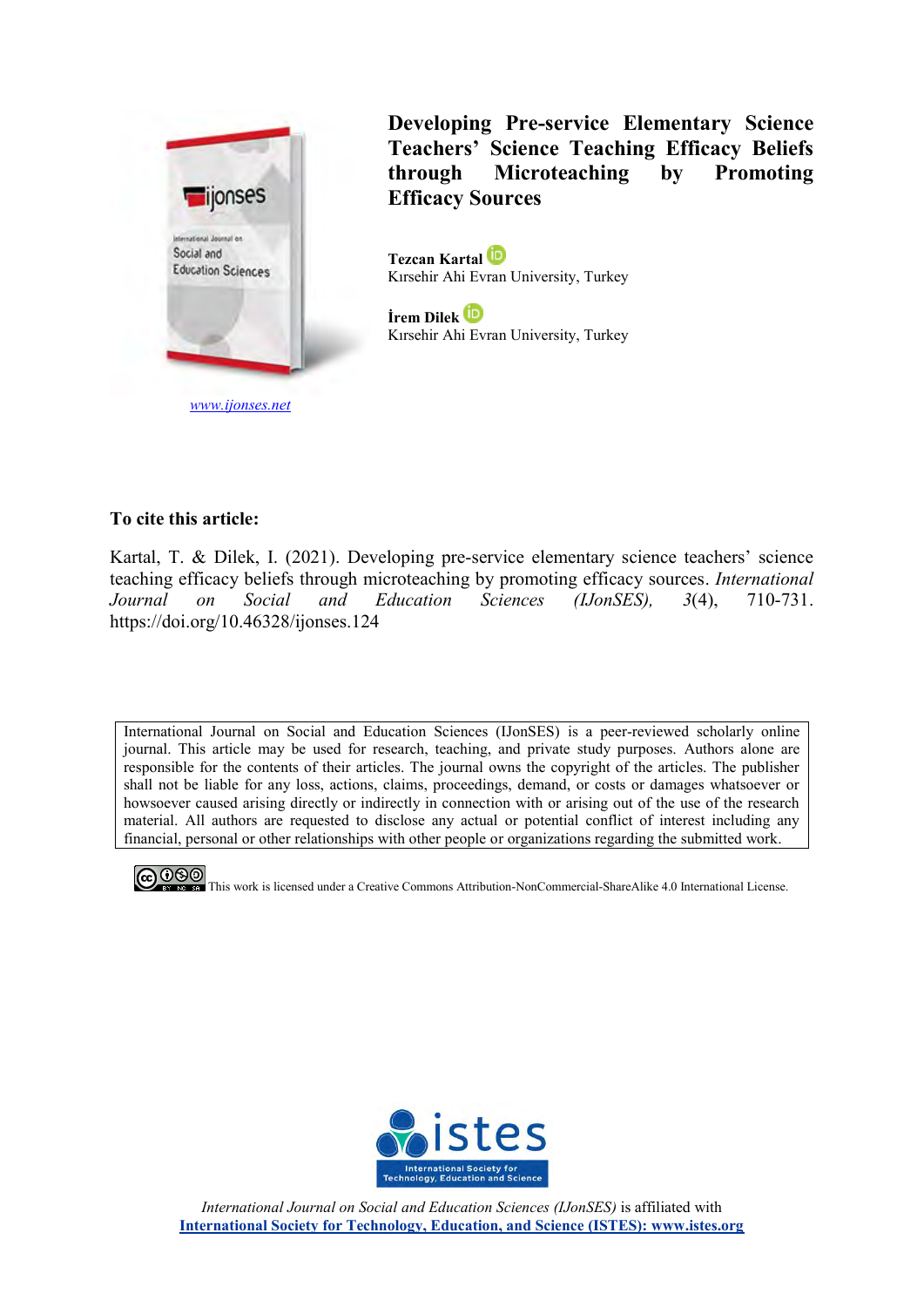

2021, Vol. 3, No. 4, 710-731 https://doi.org/10.46328/ijonses.124

# **Developing Pre-service Elementary Science Teachers' Science Teaching Efficacy Beliefs through Microteaching by Promoting Efficacy Sources**

### **Tezcan Kartal, İrem Dilek**

| <b>Article Info</b>                        | Abstract                                                                            |
|--------------------------------------------|-------------------------------------------------------------------------------------|
| <b>Article History</b>                     | Science teaching efficacy belief (STEB) is of paramount importance as it            |
| Received:                                  | motivates teachers to teach science or hinders them from teaching science. Pre-     |
| 14 January 2021<br>Accepted:               | service teachers' efficacy beliefs may change during their method courses.          |
| 05 September 2021                          | Knowing how pre-service teachers' beliefs change over time can significantly        |
|                                            | contribute to teacher educators to improve teacher efficacy. This study examined    |
|                                            | the effect of microteaching on pre-service elementary science teachers' STEB.       |
|                                            | Pretest-posttest control group design was utilized. Data was collected using the    |
| <b>Keywords</b>                            | Science Teaching Efficacy Beliefs Instrument (STEBI-B) developed by Enochs          |
| Pre-service elementary<br>science teachers | and Riggs (1990) both at the beginning and end of the study. The treatment          |
| Science teaching efficacy                  | group planned and taught mini-lessons. The lessons were videotaped and              |
| beliefs                                    | evaluated in detail by watching the videotapes. The microteachers replanned and     |
| Microteaching                              | retaught the mini-lessons based on the feedback. The microteaching practices        |
| Sources of the efficacy                    | were conducted to support efficacy sources. The control group only planned and      |
|                                            | taught mini-lessons and received brief and undetailed feedback. Results showed      |
|                                            | significant differences in participants' personal science teaching efficacy beliefs |
|                                            | and student outcome expectancy beliefs in terms of the treatment group. The         |
|                                            | STEB scores of the control group also decreased at the end of the study. It is      |
|                                            | suggested that pre-service teachers should have the opportunity to reflect on their |
|                                            | performances, artifacts, or lesson plans and to design them several times.          |

# **Introduction**

Teacher preparation programs must be attentive to preservice teachers" science content knowledge, pedagogical methods, and teaching skills, but should also include experiences that emphasize the development of pre-service teachers' attitudes and self-efficacy (Appleton, 1995; Bandura, 1997; Kartal, 2020; Mulholland & Wallace, 2000; Senler, 2016). Science educators need to take pre-service teachers' beliefs into account in science teacher education as beliefs affect teachers' classroom practices. Tobin, Tippins, and Gallard (1994) stated that teacher beliefs are critical factors affecting classroom behavior and should not be ignored. Science education reforms will be more fruitful when teacher preparation programs consider pre-service teachers' beliefs. Beliefs are one of the most valuable psychological structures in teacher education (Pintrich, 1990). Many studies (Nespor, 1987; Pajares, 1992; Richardson, 1996) suggested that pre-service teachers' beliefs are influential in (i) acquiring and interpreting pedagogical knowledge, (ii) analyzing course content and teaching processes and tasks, and (iii)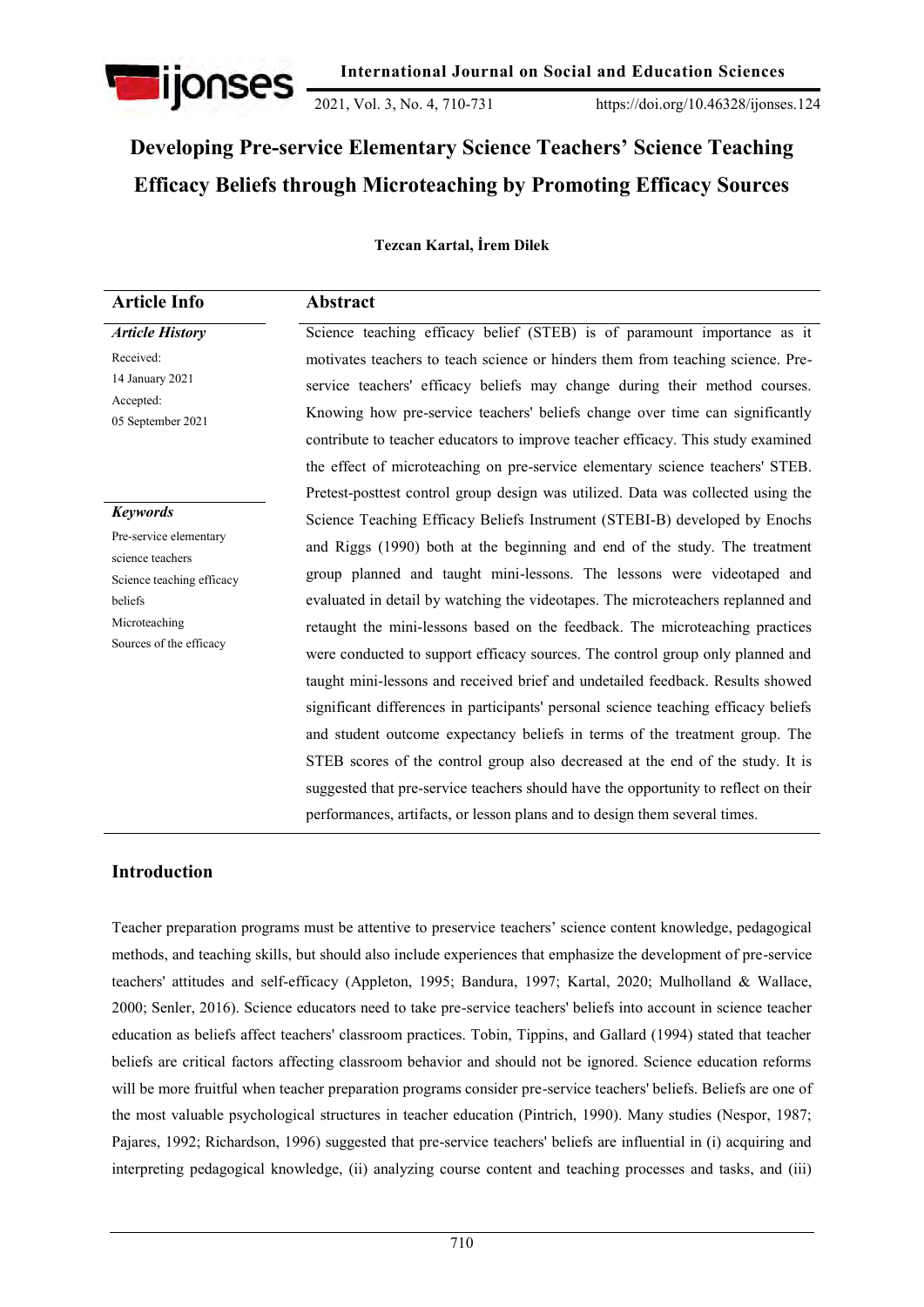evaluating curriculum and teaching. Researchers (Bandura, 1981; Beck, Czerniak, & Lumpe, 2000; Enochs & Riggs, 1990; Haney, Czerniak, & Lumpe, 1996; Kartal & Çinar, 2018; Pintrich, Marx, & Boyle, 1993; Ramey-Gassert & Schroyer, 1992) argued that teachers' beliefs related to science teaching significantly contributed to their teaching practices and intentions to use innovative and constructive science teaching strategies.

It may be possible for future science teachers to provide appropriate learning environments and positive science experiences for their students if they improve their science teaching efficacy beliefs (Mulholland & Wallace, 1996; Riggs & Enochs, 1990; Tschannen-Moran, Woolfolk Hoy, & Hoy, 1998). For this reason, examining preservice teachers' beliefs about science teaching and developing these beliefs before starting the profession will be an essential endeavor for effective science teaching in schools. Considering the importance of science teaching efficacy beliefs, we examined the effect of microteaching on the development of pre-service elementary science teachers' science teaching efficacy beliefs.

# **Science Teaching Efficacy and Efficacy Sources**

Self-efficacy is the confidence in a person's ability to complete tasks that require the highest potential to achieve specific goals (Bandura, 1997). Ford (1992) expressed self-efficacy as part of personal skills that motivate individuals to achieve and perform the desired behavior competently. Motivation includes beliefs about the purpose, emotion, and both context and capacity (self-efficacy). He argued that capacity beliefs are related to personal skills, and these skills are about individual perceptions.

Teachers may have certain beliefs about their abilities and skills, which can affect their success in teaching. Teacher beliefs not only affect their actions; at the same time, classroom and school environment can also support or hinder the development of teachers' beliefs (Clark & Peterson, 1985). Many factors can affect a teacher's self-efficacy before starting to teach in the classroom. Self-efficacy is associated with structures such as student achievement (Arsal, 2014; Ashton & Webb, 1986; Avery & Meyer, 2012; Bandura, 1995; Helms-Lorenz, Slof, Vermue, & Canrinus, 2012; Lumpe, Czerniak, Haney, & Beltyukova, 2012; Wheatley, 2002; Zee & Koomen, 2016) and motivation (Arsal, 2014; Ashton, 1984; Ashton & Webb, 1986; Bandura, 1977; Darling-Hammond, Chung, & Frelow, 2002; Gibson & Dembo, 1984; Senler, 2016); teachers' willingness to adopt innovative teaching strategies (Allinder, 1994; Bandura, 1997; Czerniak, 1990; Sandholtz & Ringstaff, 2014); time spent to teach specific subjects (Ashton & Webb, 1986; Bandura, 1997; Carter & Sottile, 2002; Gibson & Dembo, 1984; Ramey-Gassert, & Shroyer, 1992) and alternative science concepts (Riggs & Jesunathadas, 1993; Flores, 2015); and classroom management beliefs (Çapa, Çakıroğlu, & Sarıkaya, 2005; Tschannen-Moran & Hoy, 2001).

Several researchers explored the relationship between self-efficacy and teaching. Some of these studies have shown that teaching behaviors such as retention in tasks, risk-taking, and being open to innovations are related to self-efficacy levels (Ashton & Webb, 1986; Bandura, 1982). For example, in science teaching, teachers with high self-efficacy are more likely to use inquiry-based and student-centered teaching methods. In contrast, teachers with low self-efficacy are more likely to adopt a teacher-centered approach (Czerniak, 1990).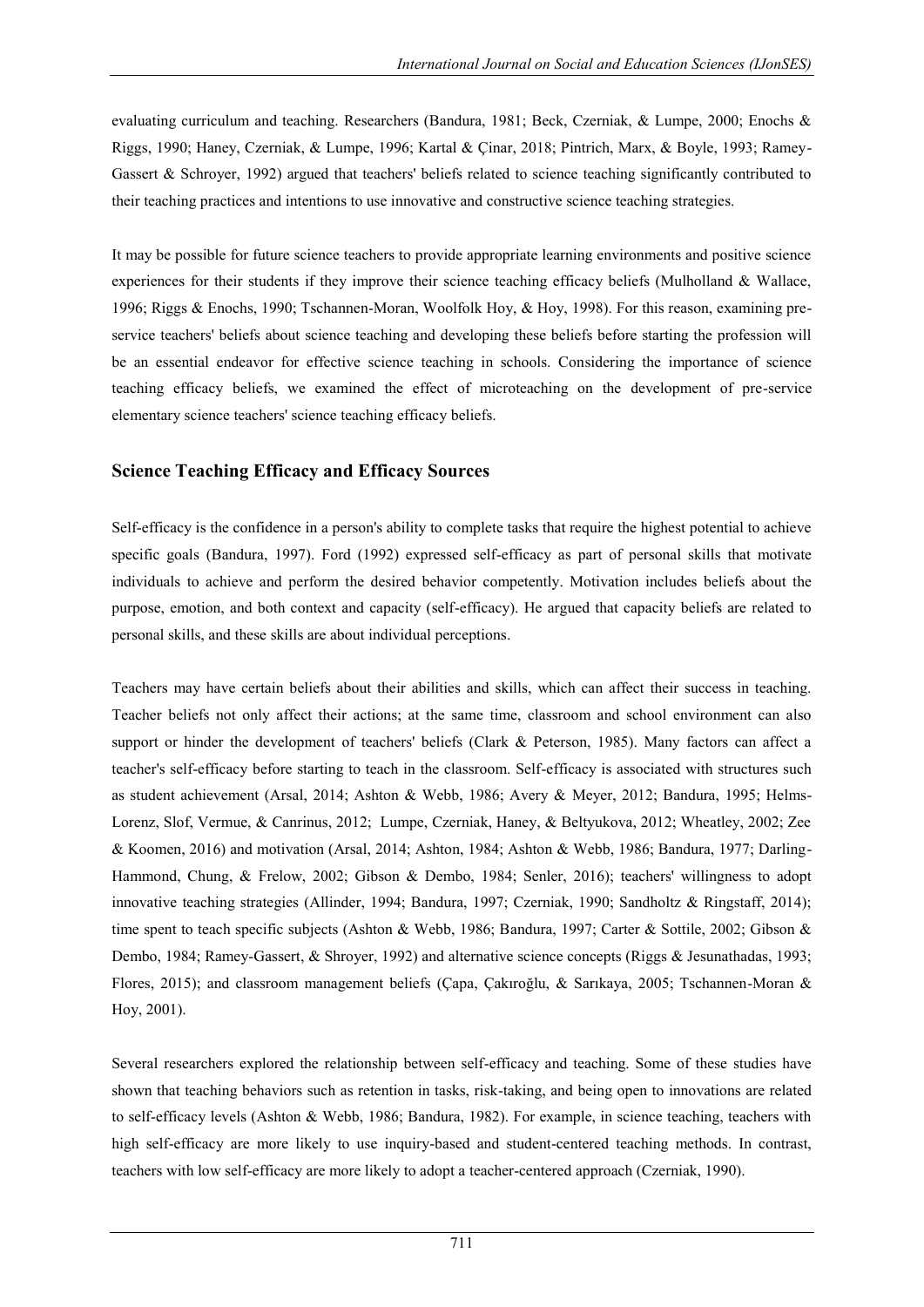In Bandura's theory, the behavior is based on two sources: self-efficacy expectations and outcome expectations (Figure 1). According to Bandura (1997), self-efficacy expectation is defined as a belief that he can successfully carry out the behavior required for the desired results. However, outcome expectancy is a specific behavior that will lead to particular results. Bandura (1986) explains the difference between self-efficacy and outcome expectations as follows: "They differ from each other because individuals may believe that a certain course of action will produce certain results, but they do not act according to this outcome belief, because they question whether they can carry out the necessary activities" (p.392). Individuals with a high level of outcome and selfefficacy expectations behave in a desired and determined manner and insist on completing the activity. Individuals with high self-efficacy and low outcome expectations concentrate their efforts temporarily but may eventually be disappointed. Individuals with low self-efficacy beliefs and low outcome expectations may give up more quickly if desired results are not achieved immediately (Bandura, 1982).



Figure 1. Two Dimensions of Self-efficacy, PSTE and STOE (Bandura, 1977)

Science teaching efficacy beliefs (STEB) have a significant effect on teachers either in being motivated to teach science (those with high teacher efficacy) or avoiding science teaching (those with low teacher efficacy) (Ramey-Gassert & Shroyer, 1992). Riggs and Enochs (1990) concluded that the way pre-service teachers see their roles in science teaching is partly due to their self-efficacy. These roles affect their permanence in a challenging task, academic achievement in the classroom, and other classroom behaviors. According to Enochs and Riggs (1990), STEB consists of two specific, unrelated belief types: Personal Science Teaching Competence (PSTE) and Science Teaching Outcome Expectancy (STOE) (Figure 1). PSTE expresses one's belief in the ability to teach science effectively. Teacher candidates have different opinions about their abilities for teaching science. In this sub-dimension, the question that is sought is: "How effectively do you think you can teach your science lessons?"(D'Alessio, 2018). STOE expresses the belief that students will learn if the teacher teaches science effectively using appropriate methods. Teacher candidates may think that external factors, such as daily life and socioeconomic status, affect student performance. In this sub-dimension, generally, the question that is sought is: "How much, in general, do you think good teaching of science lessons contributes to student achievement?" (D'Alessio, 2018).

Ashton (1984) defined teacher efficacy as "the beliefs of teachers about the extent to which they will affect student performance." (p.28). Tschannen-Moran and Woolfolk Hoy (2001) suggested that teacher efficacy should be evaluated by considering a wide variety of teaching tasks such as classroom management. The researchers defined teacher efficacy as the judgment of their abilities to achieve desired outcomes, such as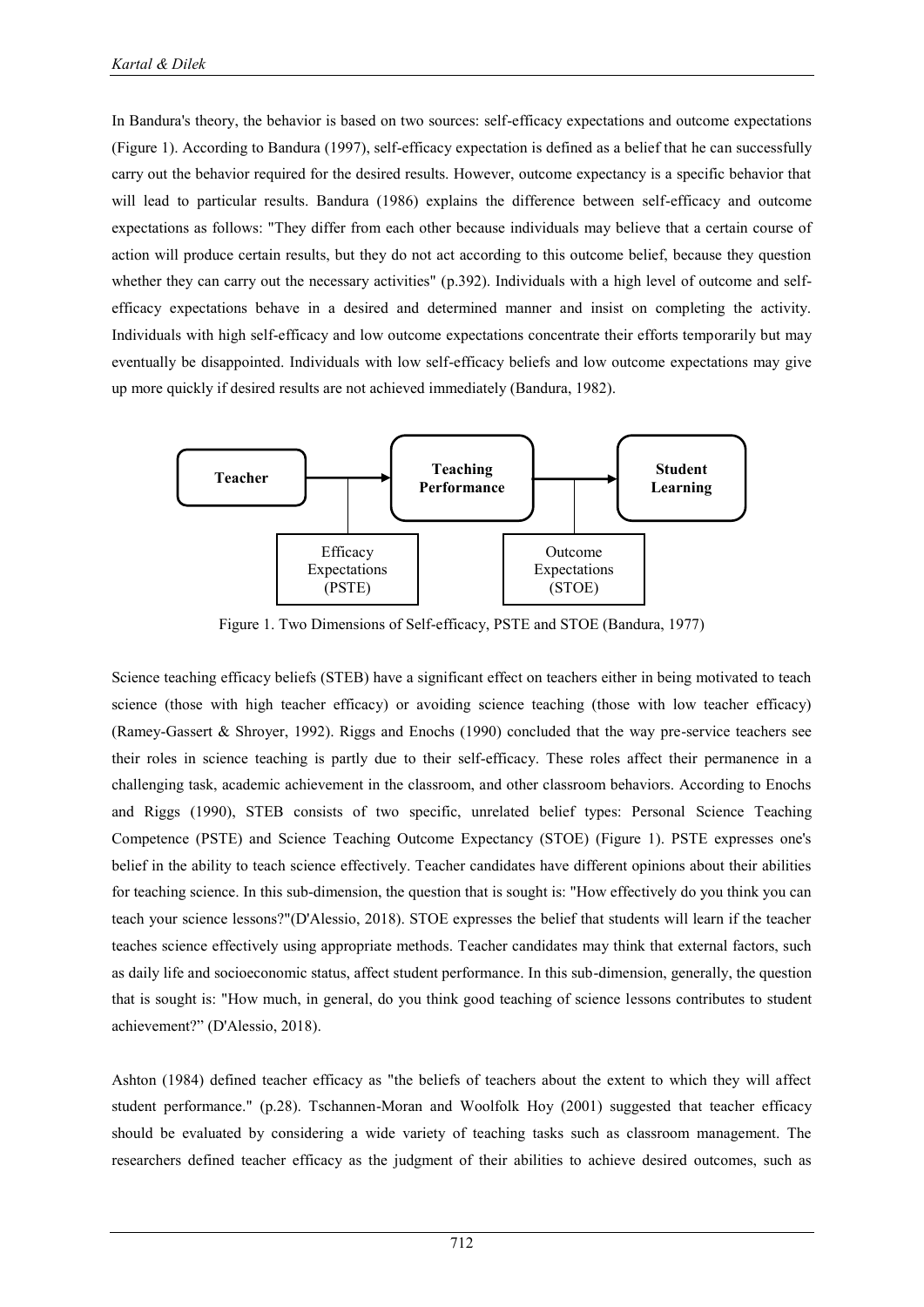student engagement, classroom management, and student motivation and success, based on Bandura's (1977) concept of self-efficacy. Teacher efficacy is related to how teachers think and feel in the teaching process, how they motivate themselves, how they behave in the classroom (Bandura, 1997; Cantrell, Young, & Moore, 2003; Ford, 1992; Pajares, 1997; Tschannen-Moran & Woolfolk Hoy, 2001), how they select activities to use in the classroom, and the amount of time and effort they invest in overcoming the challenges in the school (Ashton & Webb, 1986; Bandura, 1997; Pintrich, 1990; Pintrich & Schunk, 2002).

Teachers with a high level of efficacy feel confident about themselves, are more willing to use learner-centered pedagogical techniques, and they think that they have enough knowledge and experience to employ strategies to remove the barriers to student learning (Allinder, 1994; Kartal, 2020; Ramey-Gassert & Shroyer, 1992; Sandholtz & Ringstaff, 2014). A high level of efficacy encourages teachers to seek and use innovative techniques to meet the students' different needs and correct student mistakes (Ashton & Webb, 1986; Riggs & Enochs, 1990; Stein & Wang, 1988). Compared to teachers with a low level of efficacy, teachers with a high level of efficacy would spend more time on instruction and would not give up because of the difficulties (Bandura, 1997). Teachers who rely on their teaching abilities believe that effective teaching can promote student learning. They provide more academic focus in their classes, and they give additional feedback to their students (Gibson & Dembo, 1984). Ginns and Watters (1990) argued that pre-service teachers' beliefs about their inadequacies in science teaching could result in poorly designed learning experiences that cause students to use effort and time in a meaningless and excessive way.

Given the importance of self-efficacy, it is essential to focus on ways of enhancing or developing it. Bandura (1977, 1981, 1997) identified four sources of self-efficacy. These sources are (i) mastery experiences (performance achievements, direct experiences, real teaching experiences), (ii) vicarious experiences (observing the teaching of others), (iii) verbal persuasion and social influences, and (iv) physiological and emotional states (indicators of success and failure during instruction).

### **Mastery Experiences**

It has been stated that mastery experiences have the most excellent effect on teacher efficacy (Bandura, 1995; Tschannen-Moran et al., 1998). Experiences in the classroom are considered mastery experiences that will affect prospective teachers' feeling that they can be effective teachers in the classroom and promote student success (Cantrell et al., 2003). If teacher candidates are successful in the teaching process, their self-efficacy will increase, raising their expectations for future success in a similar teaching assignment (Bandura, 1997; Bautista, 2011; Tschannen-Moran & Woolfolk Hoy, 2007). Achievement in problematic situations makes a strong sense of efficacy. If a person succeeds under challenging conditions, he believes that he can also be successful in similar or less challenging conditions. With a strong self-efficacy sustained after such successes, occasional failures are less likely to weaken the teacher's efficacy (Bandura, 1981, 1997). In Bursal's (2012) study, education that focuses on mastery experience increased teacher efficacy. The study stated that the proficiency of teacher candidates increased after the science teaching method course. Mastery experiences in this course have helped trainees to increase their efficacy beliefs.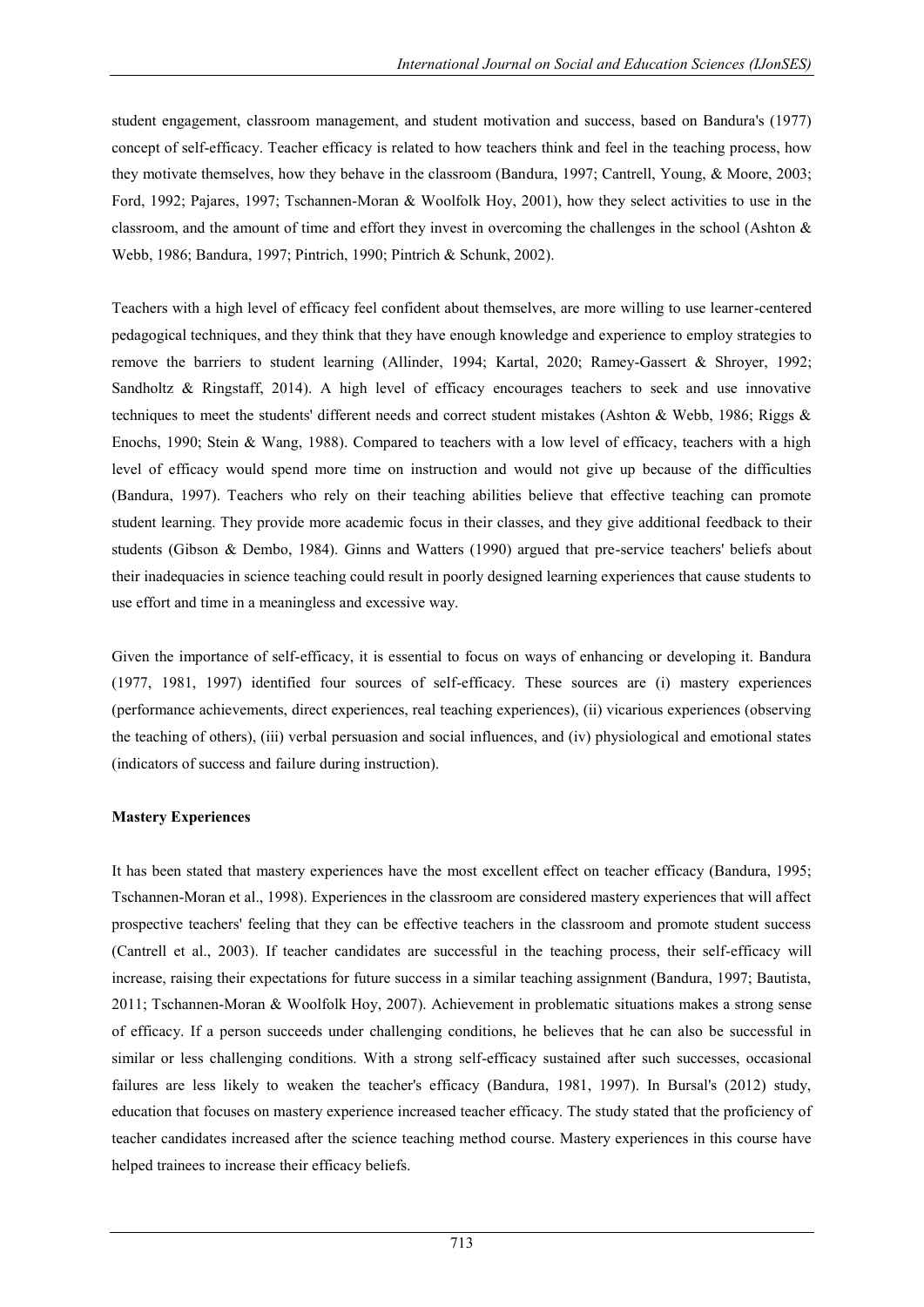#### **Vicarious Experience**

Developing one's efficacy through vicarious experiences is related to social interactions. The ability to relate to the experiences of other teachers who are similar to him will enhance self-efficacy. Pre-service teachers often view their peers' achievements as predictions of their abilities (Bandura, 1997; Tschannen-Moran & Woolfolk Hoy, 2007). The more similar the preservice teacher feels to the comparison peer, the more likely they will expect success for themself (Bandura, 1997). Trainees can observe another trainee's positive or negative experiences and see how they handle different situations or lessons. It can also directly influence their teacher efficacy by creating distinct experiences through communication and discussion with other pre-service teachers (Bautista, 2011; Deehan, Danaia, & McKinnon, 2017; Garvis, Twigg, & Pendergast, 2011; Hastings, 2012; Hawkey, 1995; Johnson, 2010; LoCasale-Crouch, Davis, Wiens, & Pianta, 2012). Bandura (1997) suggests that another teacher or pre-service teacher's model may affect the observer pre-service teacher's efficacy. Teacher competence will then help students succeed in the classroom (Bruce, Esmonde, Ross, Dookie, & Beatty, 2010; Cantrell et al., 2003; Fancera & Bliss, 2011; Shidler, 2009; Wheatley, 2002).

#### **Verbal Persuasion**

Verbal persuasion is about the influence of others, just like vicarious experiences. However, Bandura (1995) stated that verbal persuasion might not be as strong as other sources to improve a person's efficacy. In this efficacy source, individuals are guided by suggestions to believe that they have specific abilities and overcome difficulties (Bandura, 1981). Verbal persuasion that consists of encouraging effort and determination, and emphasizing positive behavior early in the learning process, will positively affect efficacy beliefs (Tschannen-Moran et al., 1998). The probability of decreasing a person's efficacy with words is much more substantial than increasing one's effectiveness with terms. Negative feedback to a teacher by school administers, colleagues, or even students and their families may reduce his efficacy. Verbal cues of others can strongly influence teacher efficacy (Cantrell et al., 2003; D'Alessio, 2018; Garvis et al., 2011; Tschannen-Moran & Woolfolk Hoy, 2007). Verbal persuasion can inform about the nature of teaching, encourage overcoming difficulties, raise familiarity with strategies, and provide specific feedback on teacher performance.

#### **Physiological and Emotional States**

The fourth source of developing and increasing self-efficacy is helping teachers be attentive to their psychological and emotional states. Bandura (1981) suggests that individuals tend to determine their capacity to perform a task based on their emotional arousal. Highly emotional situations can interfere with the ability to perform and result in increased fear. Negative thoughts about performing an action may reduce the likelihood of performance being revealed, and conversely, more comfortable individuals are more likely to expect a successful outcome (Bandura, 1981). Although factors such as physical achievements and health functioning are essential for teachers, coping with stress factors is also related to their profession (Cantrell et al., 2003). Learning to cope with emotions such as stress, anxiety, or excitement early in teacher education programs can eliminate psychological barriers to learning and progress.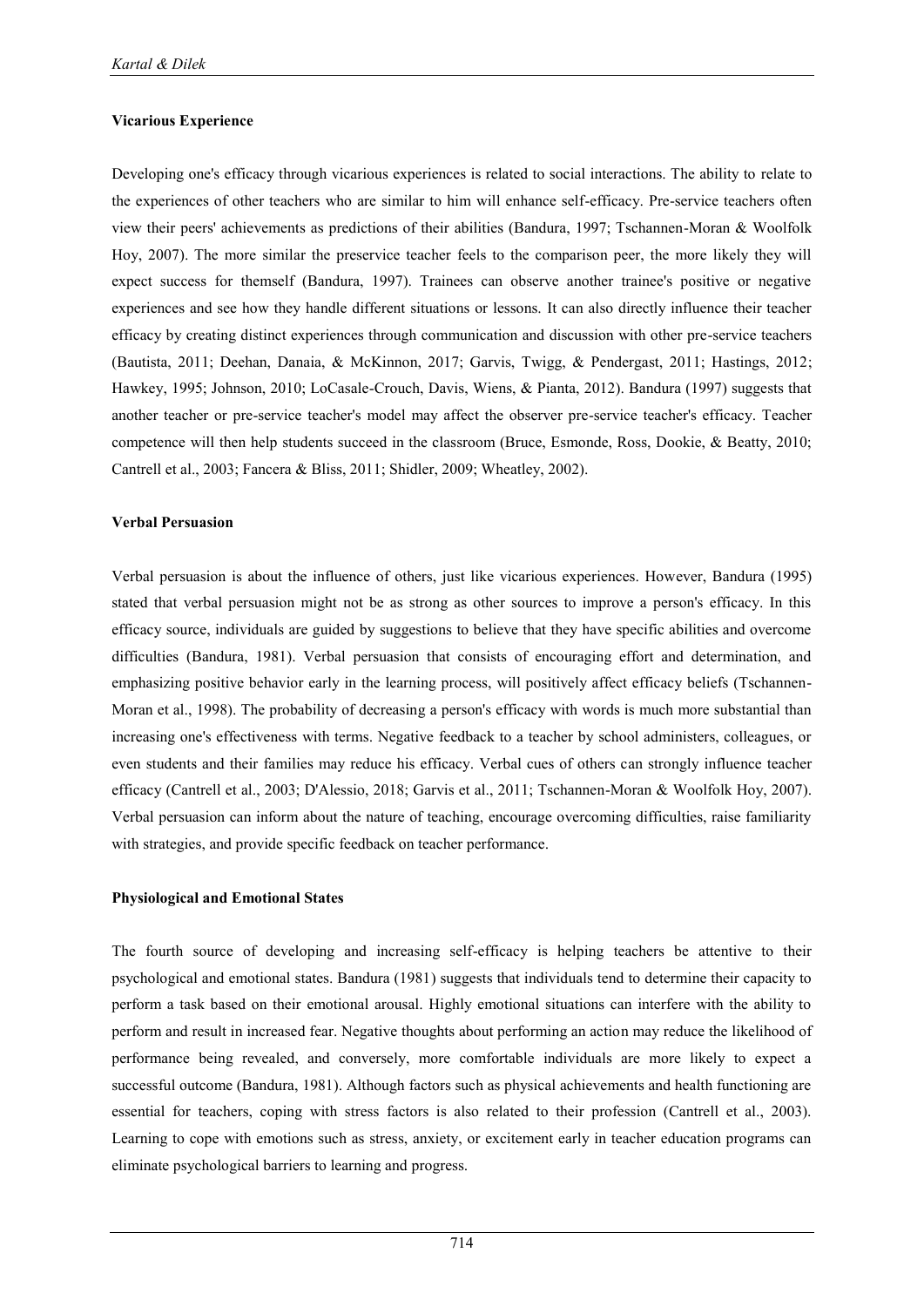# **The Development of Science Teaching Efficacy Beliefs**

Many studies have examined the effect of method courses, professional development programs, extra science lessons, or other science learning experiences on pre-service teachers' science teaching efficacy beliefs (Avery & Meyer, 2012; Bergman & Morphew, 2015; Deehan et al., 2017; Lumpe et al., 2012; Wingfield, Nath, Freeman, & Cohen, 2000). Although many method courses aim to provide pre-service teachers the skills and knowledge for effective science teaching, many pre-service teachers enter the classroom with low efficacy beliefs about their science teaching. Therefore, the content of the courses developed for pre-service science teachers' professional development is of great importance (Ramey-Gassert & Shroyer, 1992). Pre-service teachers need a variety of experiences with the situations they may encounter as teachers in schools' real context. Effectively designed experiences and teacher education programs can support pre-service teachers' science teaching efficacy beliefs, improve pedagogical knowledge, and increase content knowledge (D'Alessio, 2018; Kartal, Öztürk, & Ekici, 2012). School-based curricula (Posnanski, 2007) and hands-on or field experience-based methods (Erawan, 2011; Gurvitch & Metzler, 2009; Huinker, & Madison, 1997; Kartal & Çinar, 2018) affect teacher candidates' efficacy beliefs. Microteaching is one of these techniques and can be used in pre-service teachers' professional development (Allen & Ryan, 1969; D"Alessio, 2018; Kartal, 2013).

As in many professions, the more pre-service teachers can plan and experience, the more confident and talented they become in real teaching practices (Ramey-Gassert & Shroyer, 1992). Researchers have found that experiences that do not involve teaching children can be quite useful in changing teacher efficacy beliefs. Techniques including microteaching, collaborative learning, good role models, supportive learning environment, experiential learning, and computer use are helpful in positively changing teacher efficacy (Amobi, 2005; D"Alessio, 2018; Huinker & Madison, 1997; Kartal, 2013; Kartal et al., 2012; Mergler & Tangen, 2010; Ramey-Gassert & Shroyer, 1992; Scharmann & Hampton, 1995; Watters & Ginns, 1995).

Microteaching is a technique used in teacher education programs to increase domain-specific knowledge and skills (Long, Harrell, Pope, & Subramaniam, 2019) and develop beliefs (Arsal, 2014). Engaging pre-service teachers in microteaching can enable them to become aware of the complex nature of teaching and establish a link between theory and practice (Kartal et al., 2012; Nespor, 1987; Pringle, Dawson, & Adams, 2003). Teachers can increase their efficacy in planning and implementing activities by quickly changing many microteaching factors (Allen & Ryan 1969; Amobi, 2005; Arsal, 2014; D"Alessio, 2018; Fernandez & Robinson, 2006; Hawkey 1995; Kpanja 2001; Wilkinson, 1996). Microteaching can reduce pre-service teachers' anxiety towards teaching by improving their teaching competencies (Mergler & Tangen, 2010).

### **Significance of the Study**

Some previous researchers employed microteaching in science teaching method courses (Bautista, 2011; Bursal, 2012; D"Alessio, 2018; Deehan et al., 2017; Deehan, McKinnon, & Danaia, 2019; Mergler & Tangen, 2010; Ramey-Gassert & Shroyer, 1992). In those studies, the pre-service teachers planned and carried out a lesson and received feedback about their performance. In this study, pre-service teachers in the experimental group could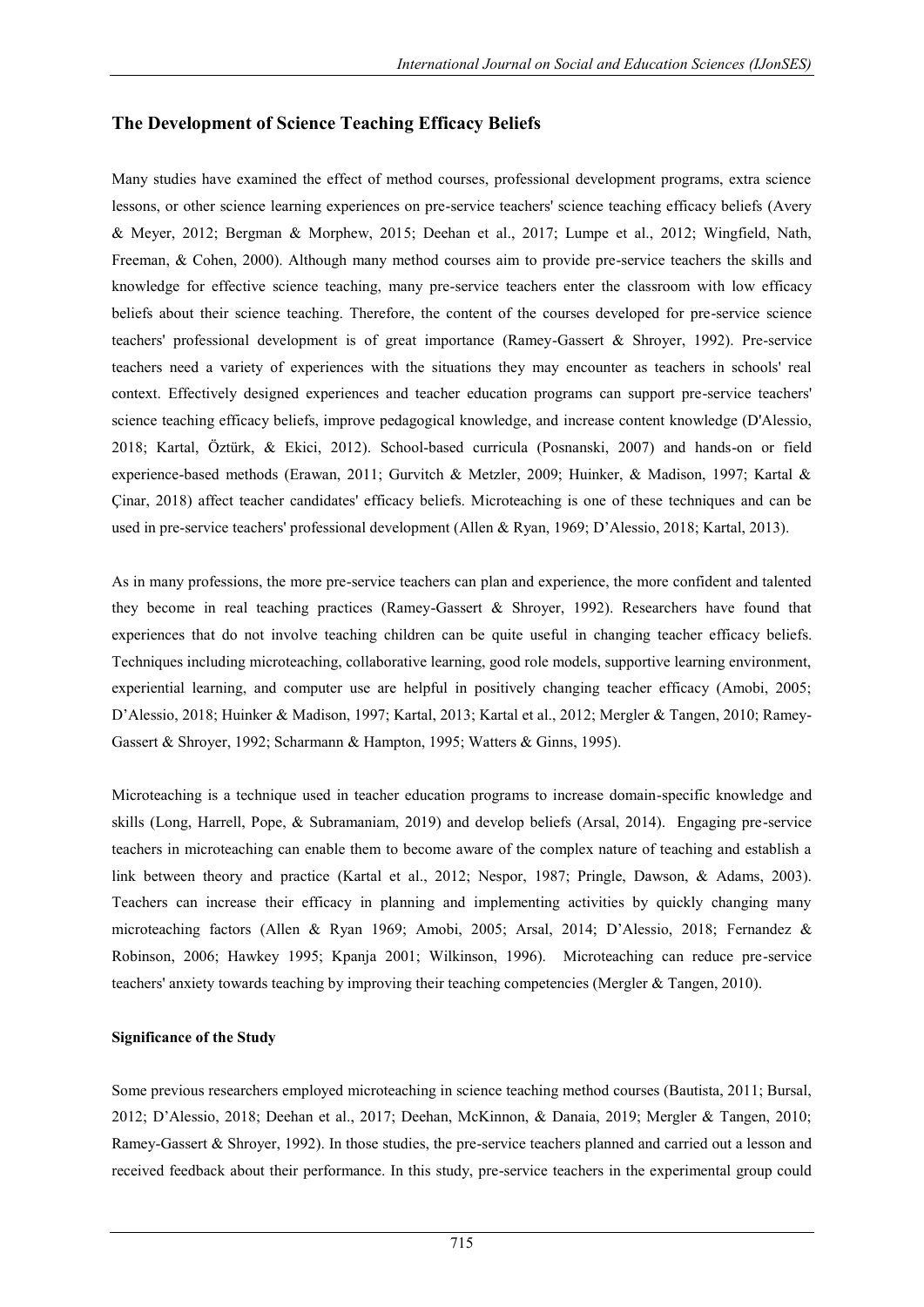re-plan and re-teach the lesson after feedback. It is thought that the opportunity to re-teach would strengthen the mastery experience of pre-service teachers. It is believed that the effect of replanning and reteaching can be better understood with the presence of a control group in this study. The research questions that will contribute to revealing the impact of microteaching on pre-service teachers' science teaching efficacy beliefs are stated as follows:

- 1. How much does planning and teaching a lesson to small groups of peers affect science teaching efficacy beliefs in pre-service science teachers?
- 2. Does detailed feedback, peer discussion, and reteaching of that lesson have further effects on science teaching efficacy beliefs in pre-service science teachers?

#### **Method**

#### **Research Design**

This study examines the effect of microteaching on pre-service elementary science teachers" science teaching efficacy beliefs. This study uses an experimental research design with a pretest-posttest control group (Fraenkel, Wallen, & Hyun, 2011). Two groups are randomly assigned to a control group and a treatment group (see Table 1). Measurements are conducted at the beginning and end of the study in both groups (Leavy, 2017). Pretesting allows researchers to determine the equality of groups at the beginning. Pretests and posttests help to see the extent to which the independent variable affects (Fraenkel et al., 2011).

| Table 1. Pretest-posttest Control Group Design |        |                 |              |                                   |                  |
|------------------------------------------------|--------|-----------------|--------------|-----------------------------------|------------------|
| <b>Treatment Group</b>                         | $n=26$ | STEBI-B pretest | Plan & teach | Review video*.                    | STEBI-B posttest |
|                                                |        |                 | lesson       | Discuss with peers <sup>*</sup> , |                  |
|                                                |        |                 |              | Reteach*                          |                  |
| Control Group                                  | $n=23$ | STEBI-B pretest | Plan & teach | Generic feedback                  | STEBI-B posttest |
|                                                |        |                 | lesson       |                                   |                  |

Table 1. Pretest-posttest Control Group Design

\*Treatment

#### **Participants**

Senior pre-service science teachers who studied in a faculty of education in Middle Anatolia participated in this study. Senior pre-service science teachers were included in the study because they may be considered as having knowledge and experience in content, pedagogy, and technology-related courses. Furthermore, senior preservice science teachers are at the end of their preparation programs and close to being teachers in a real classroom (Kartal, Yamak, & Kavak, 2017). Forty-nine pre-service teachers  $(N_{treatment}=26, N_{control}=23)$ participated in the study based on their voluntariness among 74 pre-service science teachers ( $N_{treatment}=38$ , N<sub>control</sub>=36). STEBI was administered to both control and treatment groups at the beginning of the study. Pretest scores were also used to identify the equivalence of the groups. Table 2 demonstrates the pretest scores of groups and independent samples t-test results.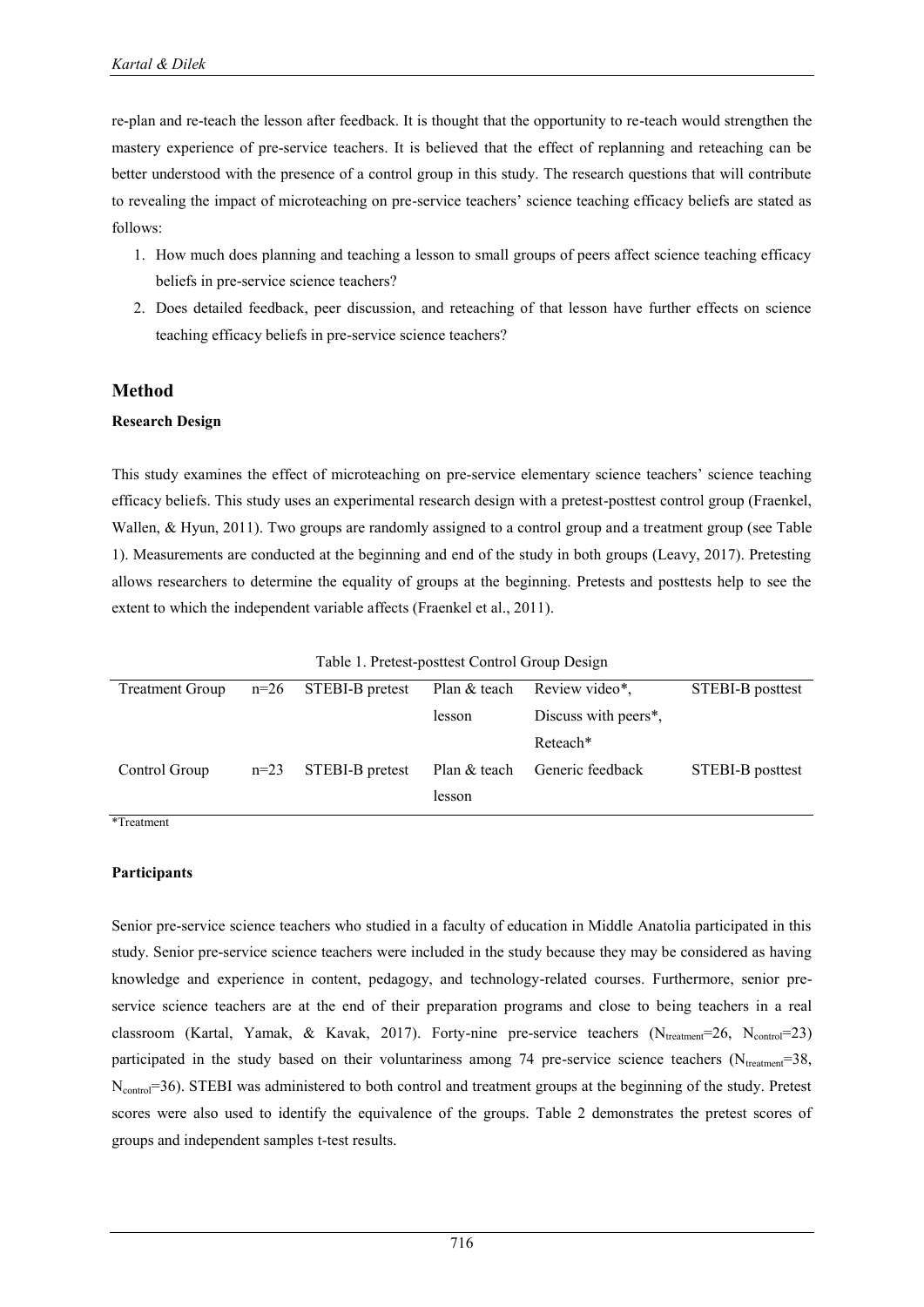| Construct              |                        | N | М        | Sd    |         |       |
|------------------------|------------------------|---|----------|-------|---------|-------|
| Science Teaching       | <b>Treatment Group</b> |   | 26 5.120 | 0.690 | 1 1 1 7 | 0.270 |
| <b>Efficacy Belief</b> | Control Group          |   | 23 5.338 | 0.674 |         |       |
| Instrument (STEBI-B)   |                        |   |          |       |         |       |

Table 2. Independent Samples t-test Results Comparing Pretest Scores of the Control and Treatment Groups

It was seen that the mean score of the control group is larger than the mean score of the treatment group  $(M_{control-M_{treatment}}=0.218)$ . However, the mean difference was not statistically significant (t=1.117; p>0.05). It is possible to say that the treatment and control groups are equivalent in terms of science teaching efficacy beliefs.

#### **Data Collection Tools**

This study investigated the change in pre-service science teachers" science teaching efficacy beliefs. Examining pre-service teachers" science teaching efficacy beliefs may help predict the extent to which their future teaching would affect their students (Cantrell et al., 2003). "Science Teaching Efficacy Beliefs Instrument (STEBI-B)" was used to examine the effect of microteaching on pre-service science teachers' science teaching efficacy beliefs. STEBI that benefits from the self-efficacy concept of Bandura (1995) was developed by Enochs and Riggs in 1990. There are 23 five-point Likert type items in the scale.

STEBI was adapted into Turkish by Tekkaya, Çakiroglu, and Ozkan in 2004. The STEBI-B has two independent subscales that align with Bandura"s psychosocial theory. The PSTE subscale is determined through 13 survey items, and the STOE subscale comes from ten items. The PSTE factor  $(\alpha=0.89)$  and STOE factor  $(\alpha=0.76)$  is reliable and valid to use in science education (Enochs & Riggs, 1990). Tekkaya and her colleagues calculated the reliability coefficients as 0.84 and 0.76 for PSTE and STOE, respectively.

Much research conducted with pre-service teachers suggested using seven-point Likert items instead of fivepoint Likert items (Koh, Chai, & Tsai, 2010; Kartal, Kartal, & Uluay, 2016). A seven-point Likert scale can collect more valid and reliable data when respondents" cognitive levels are close to university students (Weng, 2004). Therefore, this study consisted of seven-point Likert items (1=strongly disagree, 7=strongly agree). Researchers re-examined the data collection tool's reliability and validity before the research and calculated the reliability coefficients as 0.926 for PSTE and 0.821 for STOE. The calculated values show that the items are consistent and can measure the phenomenon to be measured. Reliability coefficients that are equal to or more than 0.70 are enough for test reliability (Cohen, 1977; Field, 2009; Weng, 2004). These reliability values showed that the data collection tool is reliable for the participants of this study. Therefore, the data collection tool was used as a pre-test and a post-test in the study.

#### **Data Collection Process**

This study was conducted within the context of a teaching method course that took 14 weeks. Microteaching was incorporated into the course to provide pre-service teachers to apply their theoretical knowledge that they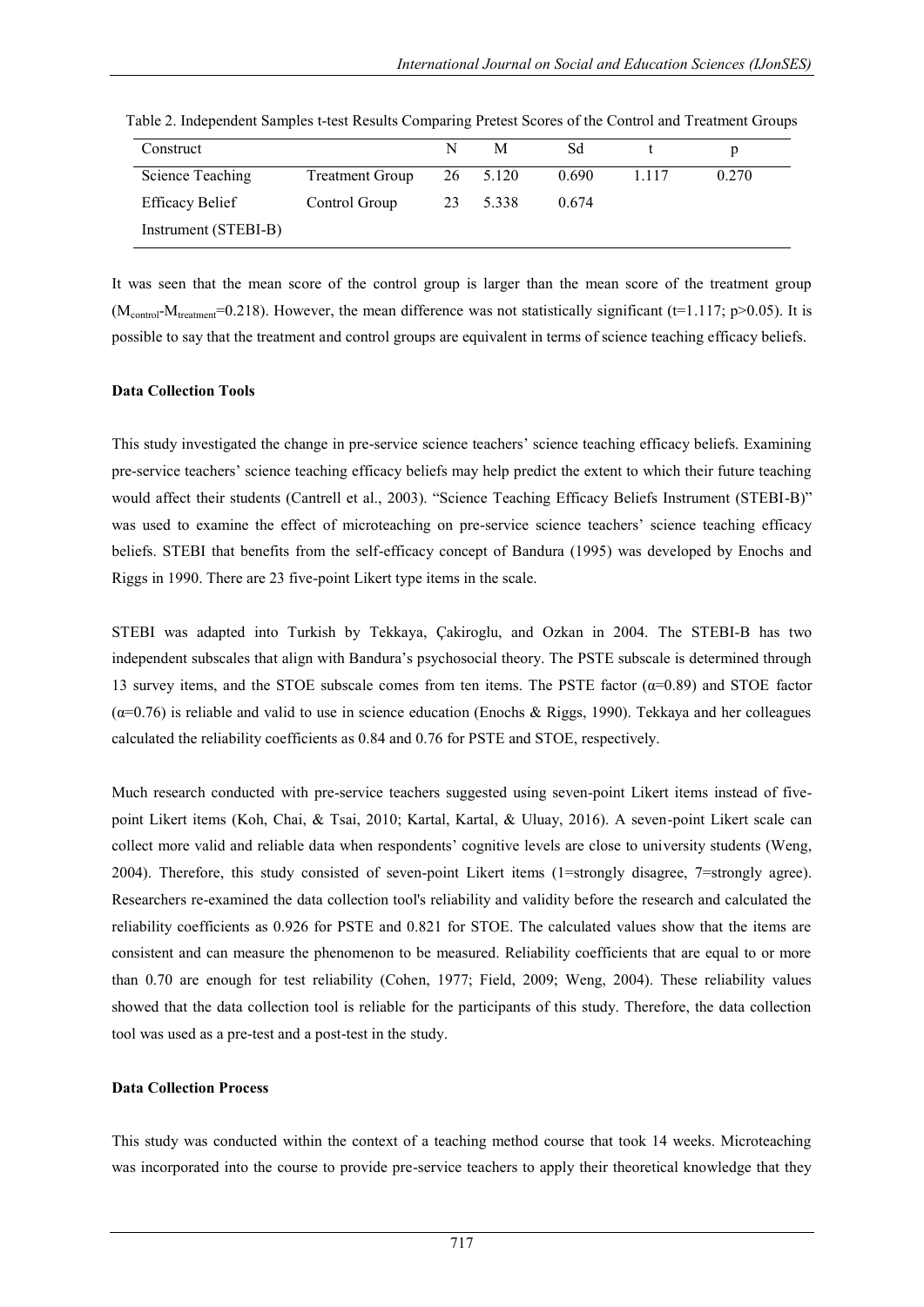gained through courses of pedagogy and content. At the end of the course, the effect of microteaching on preservice teachers" science teaching efficacy belief was investigated. There are two sections of the teaching method course, and one of them was assigned as a treatment group, and the other was a control group. Both groups planned and taught mini-lessons, but what we define as "Microteaching" was only employed in the treatment group. In microteaching, pre-service teachers evaluate themselves, collaborate, and share (Pringle et al., 2003). Microteaching requires the cycle of teach-reteach that allows one to try and evaluate. Microteaching consists of the following steps: (i) planning, (ii) teaching, (iii) evaluation and feedback, and (iv) reteaching (Kartal et al., 2017). The following section explains how these steps occurred in this study.

*i. Planning:* Pre-service science teachers planned a middle school science lesson (such as electricity, series, and parallel connection of bulbs) to teach. The lesson was 15-20 minutes and contained a limited number of learning objectives. Pre-service teachers planned the mini-lesson based on the science curriculum. They used textbooks, teaching materials, or technological hardware and software (such as inspiration, eclipse crossword, simulations, PhET, SmartBoards).

*ii. Teaching:* Pre-service science teachers taught their planned lessons to their peers. This step provided preservice teachers to experience the real context of teaching. Pre-service teachers observed, reflected, created, and performed innovative approaches related to authentic learning with these experiences. Bandura (1981, 1997) asserted that mastery experiences have the most effect on efficacy beliefs as these experiences inform the individual about what is needed for success. Failure may affect efficacy negatively if the individual's efficacy beliefs have not been reinforced, while success affects efficacy positively.

One pre-service teacher taught the lesson, and the others acted as students. Pre-service teachers who observed the enacted lesson had the opportunity to compare themselves in a similar situation. This may be regarded as a vicarious experience. According to Bandura (1981), people tend to compare themselves with others with whom they claim to be similarly competent in similar situations. If these individuals perform successfully, perceived competence may increase; perceived competence may decrease in case of poor performance. Teacher candidates who have little knowledge of their capacities are more likely to have their efficacy beliefs affected by vicarious experiences (Bandura, 1997). In other words, observing the lessons of their peers and/or teachers was a vicarious experience for pre-service teachers.

The enacted lessons were recorded in the video. It is reported that videotapes are more beneficial than audiotapes. Videotapes make it easy to analyze and interpret some of the behaviors and skills that are impossible to see in audiotapes. In the video analysis, the instructor may help pre-service teachers see their strengths and weaknesses in their teaching and give them feedback that supports pre-service teachers to correct their undesired behaviors (Kpanja, 2001). The instructor also may take field notes if videotaping is not possible. However, Gall, Dell, Dunning, and Galassi (1971) reported that pre-service teachers who got audible and video feedback made a more significant improvement in asking descriptive questions and using multiple representations than others who did not get such feedback.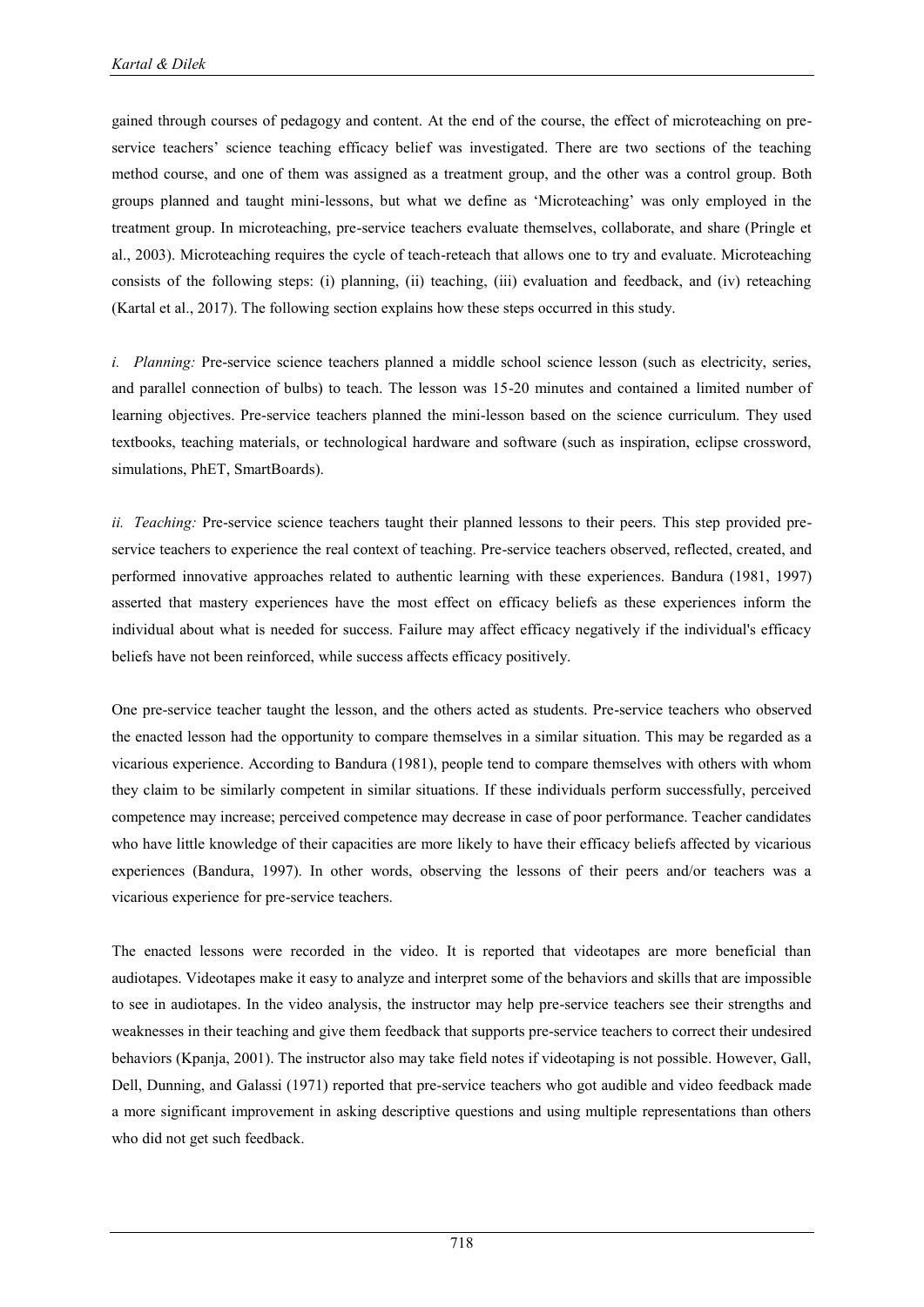*iii. Evaluation and Feedback:* Teachers may not reflect on their efficacies unless asked to evaluate their teaching on students" learning (Ashton, 1984). Therefore, it is essential to provide opportunities for pre-service teachers to assess their teaching efficacies. Videotapes were watched within the context of the course. After watching the videos, the pre-service teachers also evaluated themselves (self-assessment). The peers (peer assessment) and the instructor evaluated all teaching performances by highlighting the strength of the microteacher. The evaluation sessions were also videotaped. Bandura (1997) addressed that teacher efficacy may be affected by observing other teachers, getting feedback about performance, and other supportive factors. Furthermore, observing a teacher with positive attitudes towards teaching also helps develop positive attitudes (Senler, 2016).

Field notes or observation protocols can be used for the evaluation. Observation protocols are related to the preservice teachers' efficacy related to instructional strategies, student learning, classroom management, measurement and assessment, and content knowledge. The reflections about the pedagogical approaches used by pre-service teachers and techniques or methods that help determine misconceptions would encourage preservice teachers to evaluate their teaching skills and performance (Brent, Wheatley, & Thomson, 1996). Selfassessment helped pre-service teachers to reflect on their capabilities. Reflection may lead to change in their future beliefs and actions (Bandura, 1986). The instructor and the peers gave constructive feedback about the effectiveness of their performance and suggestions about how to deal with difficulties. This feedback may support the pre-service teacher to perform better in the next teaching.

It is possible to consider feedback as a verbal persuasion (Kpanja, 2001). Feedback helps pre-service teachers to be aware of the effectiveness of their teaching and support them for better and more efficient teaching practices. It is stated that pre-service teachers valued feedback and addressed the effects of feedback on their efficacy beliefs (Fernandez & Robinson, 2006).

*iv. Reteach:* Pre-service teachers re-planned their lessons based on the feedback that was given from the instructor and peers. The microteacher implemented the re-planned mini-lesson to the same group. The cycle of teach-evaluate-reteach may be followed until the desired teaching skills are acquired, but participants taught only two lessons in this study. The reteach step allowed pre-service teachers to enact a more successful minilesson than their first attempt. It is possible that pre-service teachers felt more confident in the second minilesson (psychological and emotional states), and the second lesson improved their efficacy by providing a mastery experience.

The pre-service teachers in the control group planned and taught a 15-20 minutes lesson. The lessons were not videotaped. The instructor took field notes and talked about the performance in an undetailed and brief way. The peers also took notes and similarly gave feedback. The evaluation session was short and occurred just after the performance.

Additionally, pre-service teachers taught only one lesson in the control group. The main distinguishing feature of the treatment group from the control group was the evaluation and reteaching steps. The evaluation step can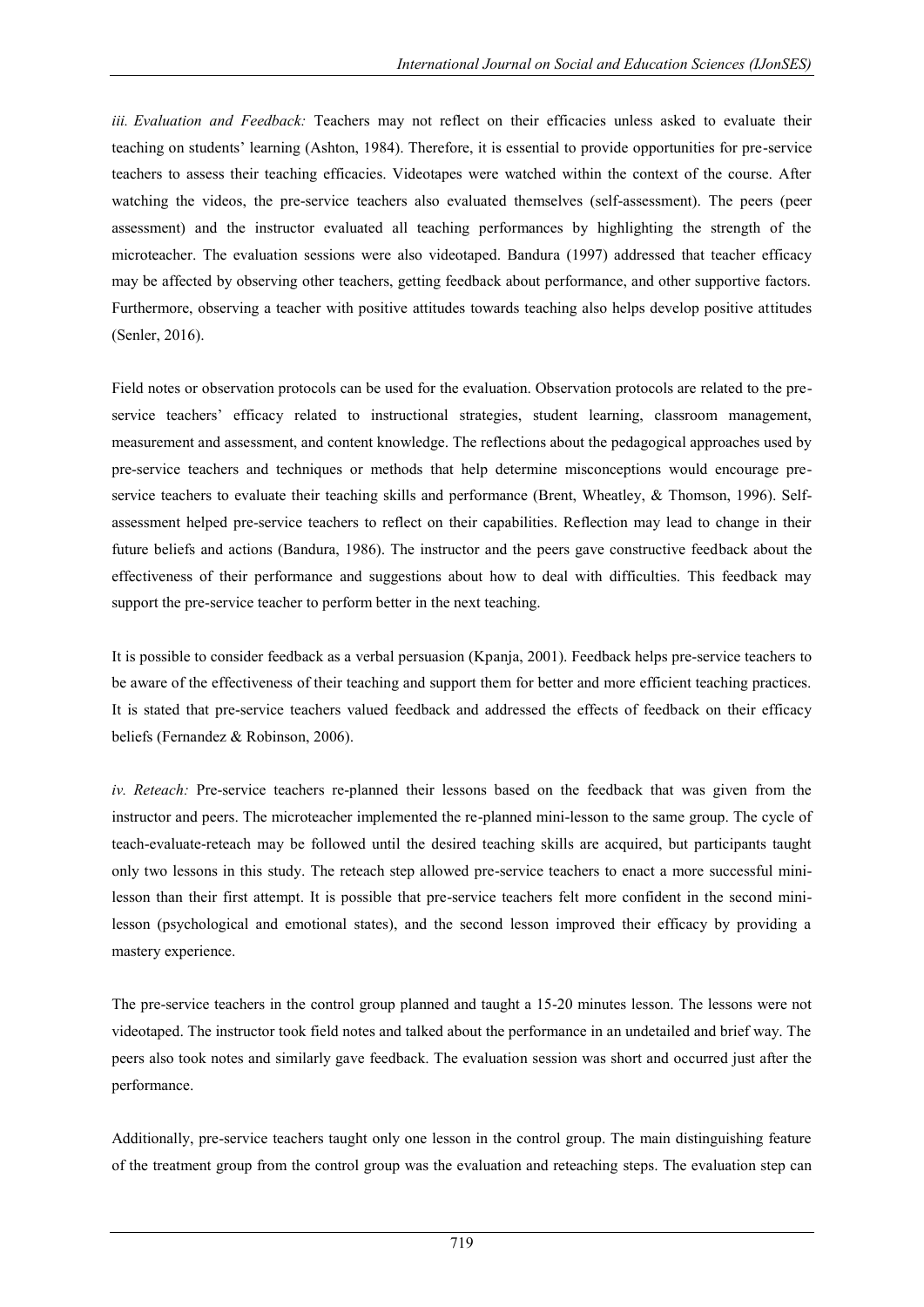promote vicarious experiences and verbal persuasion, while the reteaching step might encourage mastery experiences and psychological and emotional states. While making the evaluation, the lecturer highlighted the positive characteristics of the teacher candidates. Because negative feedback from a teacher candidate's environment (e.g., friends, students, cooperating teacher) about the teaching process causes a stronger negative motivation in his / her perception of competence. This situation can reduce the perception of competence of preservice teachers (Cantrell et al., 2003; Tschannen-Moran & Woolfolk Hoy, 2007; Wingfield et al., 2000). STEBI was administered at the end of the course in both groups.

#### **Data Analysis**

SPSS was used to analyze data. Firstly, data were examined for each item separately, and missing data and extreme values were extracted from the data set. The negatively worded items were re-coded, ranging from 1 (strongly agree) to 7 (strongly disagree). To analyze the normality of data, we calculated Kolmogorov-Smirnov  $(Z=0.786; p>0.05)$  and skewness-kurtosis  $(+1.732; -1.864)$  values, and the values showed that data approximately approached normal distribution (Field, 2009; Tabachnick & Fidell, 2013). The arithmetic mean and standard deviation were utilized for descriptive analysis. t-tests were also conducted to compare the mean in and between groups. If there was a significant difference between mean scores in/between groups, Cohen"s d was calculated to identify the effect size (Cohen, 1977). Seven-point Likert items were used in the STEBI.

#### **Results**

The first research question is related to the changes within groups, while the second question is related to the differences between groups.

#### **Pretest and Posttest Scores of The Treatment Group**

Table 3 reports the descriptive statistics and t-test results that compare the pretest and posttest scores of the treatment group.

|                                            |          | М     | Sd    |       | D        | Cohen's d |
|--------------------------------------------|----------|-------|-------|-------|----------|-----------|
|                                            | Pretest  | 5.284 | 1.034 |       | $0.043*$ | 0.565     |
| Personal Science Teaching Efficacy (PSTE)  | Posttest | 5.742 | 0.440 | 2.079 |          |           |
|                                            | Pretest  | 4.907 | 0.617 | 0.695 | 0.490    |           |
| Science Teaching Outcome Expectancy (STOE) | Posttest | 5.038 | 0.733 |       |          |           |
| $*_{p<0.05}$                               |          |       |       |       |          |           |

Table 3. Dependent Samples t-test Results Comparing Pretest and Posttest Mean Scores of the Treatment Group

The statistically significant difference  $(t=2.079; p<0.05)$  occurred only in participants' PSTE between their posttest (M=5.742; Sd=0.440) and pretest (M=5.284; Sd=1.034). The effect size of the difference is *large*. In other words, microteaching affected pre-service science teachers" personal science teaching efficacy beliefs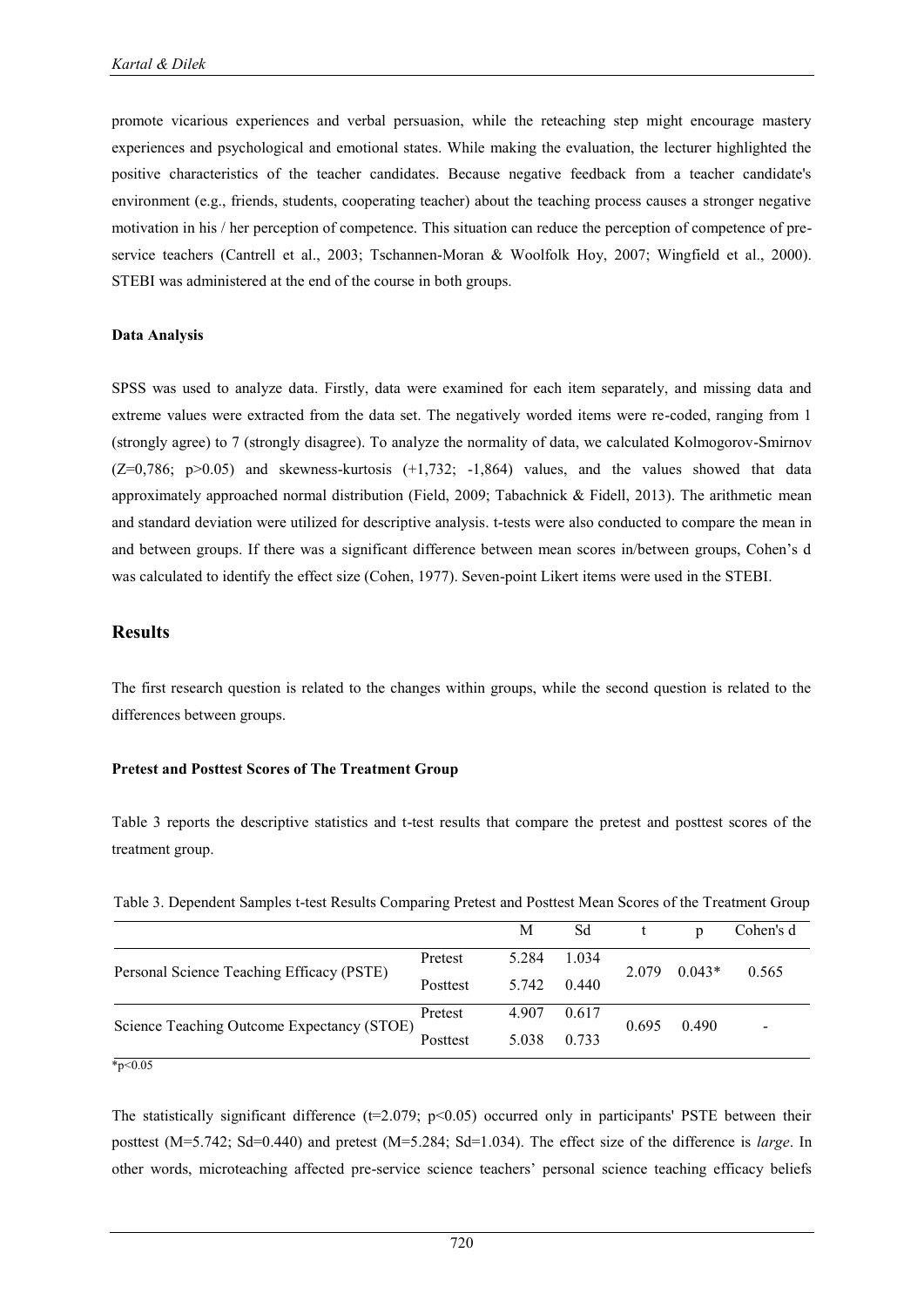positively in the treatment group. Mean posttest score for STOE (M=5.038; Sd=0.733) is slightly larger than the pretest (M=4.907; Sd=0.617), but the difference is not statistically significant (t=0.695, p>0.05). We can say that microteaching does not seem to affect the participants" outcome expectancy beliefs in the treatment group.

#### **Pretest and Posttest Scores of the Control Group**

Table 4 demonstrates the sample descriptive statistics and t-test results of pretest and posttest mean scores of the control group.

|                                             |          | M     | Sd    |                | p     | Cohen's d |
|---------------------------------------------|----------|-------|-------|----------------|-------|-----------|
| Personal Science Teaching Efficacy          | Pretest  | 5.592 | 0.923 |                |       |           |
| (PSTE)                                      | Posttest | 5.066 | 0.933 | $-1.918$       | 0.062 |           |
| Science Teaching Outcome Expectancy Pretest |          | 5.008 | 0.704 |                |       |           |
| (STOE)                                      | Posttest | 4.560 | 0.861 | 1.930<br>0.060 |       |           |

When it comes to examining participants' PSTE and STOE, it is seen that pre-service teachers outperformed in the pretest ( $M_{PSTE} = 5.592$ ;  $M_{STOE} = 5.008$ ) than posttest ( $M_{PSTE} = 5.066$ ;  $M_{STOE} = 4.560$ ). Personal science teaching efficacy and student outcome expectancy beliefs of participants in the control group decreased. It is worth stating that the differences are not statistically significant but had relatively low p values ( $p$  $\sim$ 0.06). It is possible to say that planning and teaching a lesson in the science teaching method course did not help pre-service teachers develop their efficacy beliefs. Also, the mean scores' decrease may be implied that the planning and teaching cycle may have hurt their efficacy beliefs.

### **Posttest Scores of the Control and Treatment Groups**

Table 5 demonstrates the posttest scores of the control and treatment groups and t-test results that find out the effectiveness of the microteaching on pre-service science teachers" science teaching efficacy beliefs.

| Table 5. Independent Samples t-test Results Comparing Posttest Scores of the Control and Treatment Croups |                        |    |       |       |                   |          |           |
|-----------------------------------------------------------------------------------------------------------|------------------------|----|-------|-------|-------------------|----------|-----------|
|                                                                                                           |                        | N  | M     | Sd    |                   | n        | Cohen's d |
| Personal Science Teaching                                                                                 | <b>Treatment Group</b> | 26 | 5.742 | 0.440 | 3.301             | $0.002*$ | 0.926     |
| Efficacy (PSTE)                                                                                           | Control Group          | 23 | 5.066 | 0.933 |                   |          |           |
| Science Teaching Outcome                                                                                  | <b>Treatment Group</b> | 26 | 5.038 | 0.733 |                   |          | 0.597     |
| Expectancy (STOE)                                                                                         | Control Group          | 23 | 4.560 | 0.861 | $0.041*$<br>2.097 |          |           |

Table 5. Independent Samples t-test Results Comparing Posttest Scores of the Control and Treatment Groups

 $*_{p<0.05}$ 

Pre-service teachers in the treatment group outperformed in PSTE  $(M_{Teatment} = 5.742; M_{Control} = 5.066)$  and in STOE  $(M_{Treatment}=5.038; M_{Control}=4.560)$  than control group, and the differences are statistically significant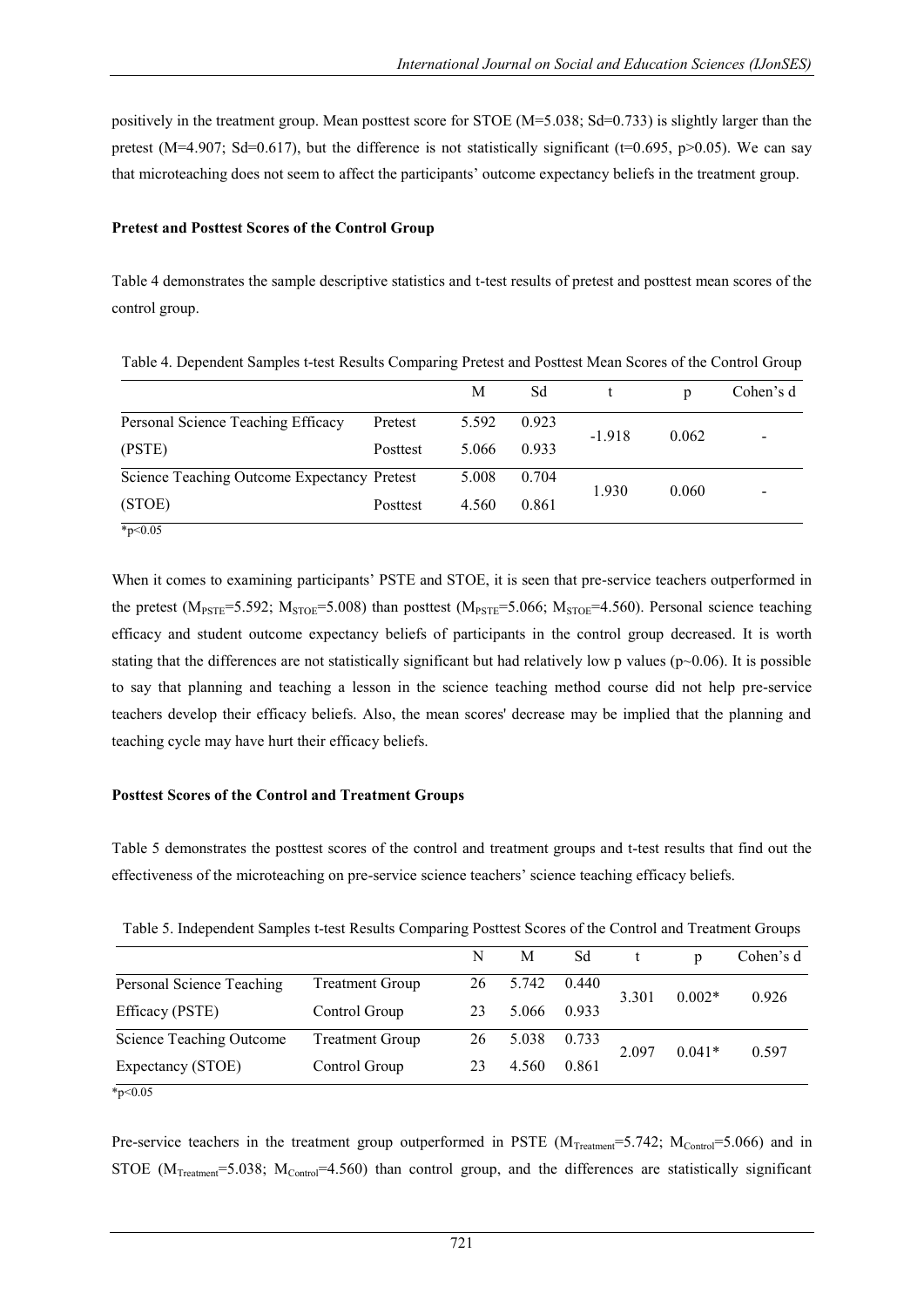$(t_{PSTE}=3.301, p_{PSTE}<0.05; t_{STOE}=0.041, p_{STOE}<0.05)$ . Microteaching affected positively personal science teaching efficacy beliefs and student outcome expectancy beliefs.

Self-reported measures can help the researcher to identify the perceptions of respondents about their efficacies and capabilities. The last section of the findings reveals how participants' self-perceptions change during the study. Tables 3 and 4 demonstrate the change of mean scores in each group. We also created graphical representations that illustrate a comparison of mean scores and standard deviations of groups in each subscale.

Figure 2 demonstrates the mean scores and standard deviations in both groups' PSTE factor at the beginning and end of the study.



Figure 2. Pretest and Posttest Mean Scores of Groups in PSTE

Figure 3 is related to mean scores and standard deviations of the groups in STOE at the beginning and end of the study.



Figure 3. Pretest and Posttest Mean Scores of Groups in STOE

Participants in the treatment group increased their mean scores while participants in the control group decreased their mean scores in both subdomains. However, we need to note that the differences between groups are not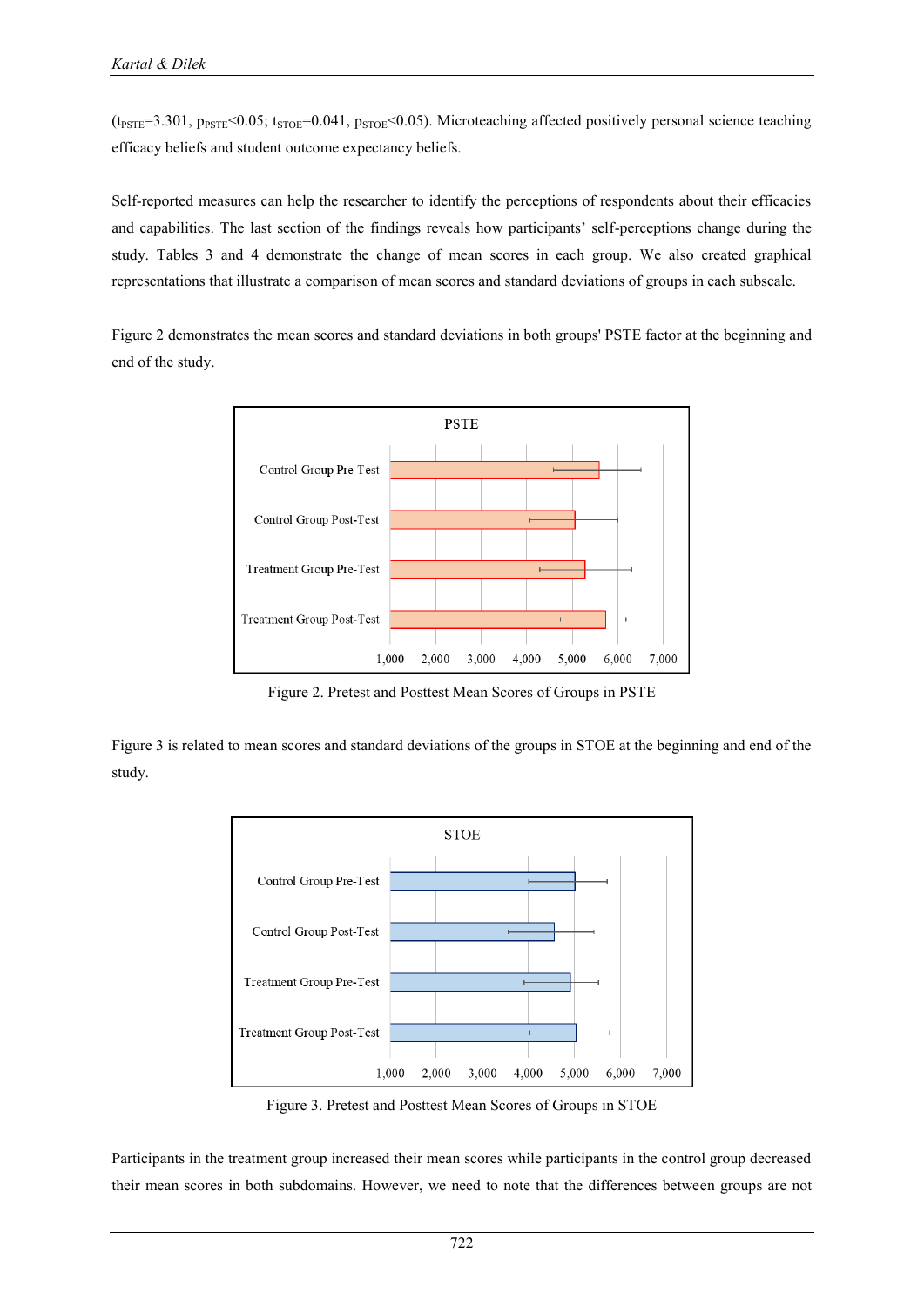statistically significant. The cycle of plan-teach-evaluate-reteach may help pre-service elementary science teachers feel more efficacious in PSTO and STOE. On the other hand, pre-service teachers in the control group only planned and taught a lesson, and the teaching practices may have made them feel less efficacious in PSTE and STOE.

# **Discussion and Conclusion**

In this study, the effect of microteaching on PSTE and STOE beliefs of preservice elementary science teachers was examined. For this purpose, two groups, namely the treatment (26 pre-service teachers) and the control (23 pre-service teachers) groups, were used. Microteaching consisted of planning, teaching, evaluation, and reteaching stages in the treatment group. In the control group, pre-service teachers were asked to plan a minilesson and teach their peers within the scope of the science teaching methods course. The Science Teaching Efficacy Belief Instrument (STEBI-B) scale was administered to pre-service teachers in the treatment and control groups at the beginning and end of the study as a pre-test and post-test.

Observing and evaluating their peers' teaching has been a vicarious experience for other prospective teachers. Peer teacher candidates can make inferences by seeing the mistakes and providing indirect results for themselves (Bandura, 1997; Tschannen-Moran & Woolfolk Hoy, 2007). Also, pre-service teachers had different experiences in the teaching process by communicating and discussing with their peers. These experiences can directly influence pre-service teachers' professional competence (Garvis et al., 2011; Hastings, 2012; Johnson, 2010; LoCasale-Crouch et al., 2012). The pre-service teachers retaught the same or a different lesson to his peers based on the evaluation and feedback. Microteaching, which consists of four stages, is designed to support pre-service teachers' self-efficacy sources. This process was completed by repeating for each pre-service teacher in the treatment group.

The treatment group developed personal science teaching efficacy beliefs (PSTE). Applying field-specific teaching methods and techniques (e.g., microteaching) can improve teaching efficacy beliefs and teaching skills (Allen & Ryan, 1969; Al Sultan, Henson, & Fadde, 2018; Cantrell et al., 2003; Cooper, 2015; Fernandez & Robinson 2006; Kpanja 2001; Riggs & Enochs, 1990). Some research demonstrated an increase in teaching efficacy beliefs after science teaching method courses (Arsal, 2014; Hechter, 2011). It is thought that the teacher candidates' successful performance was influential in the development of this belief. Personal science teaching efficacy beliefs are individuals' beliefs about whether they can teach science effectively. Planning and conducting a science lesson within the scope of microteaching and considering the feedback related to this lesson, performing a more effective second lecture, may have promoted teacher candidates' mastery experiences and emotional states. Mastery experiences are the source that most affect individuals' self-efficacy.

During the evaluation sessions, pre-service teachers in the treatment group may have had vicarious experiences through positive and negative experiences of other pre-service teachers, and these vicarious experiences may also affect the development of PSTE (Bandura, 1997; Fernandez & Robinson, 2006; Garvis et al., 2011; Hastings, 2012; Johnson, 2010; LoCasale-Crouch et al., 2012; Tschannen-Moran & Woolfolk Hoy, 2007;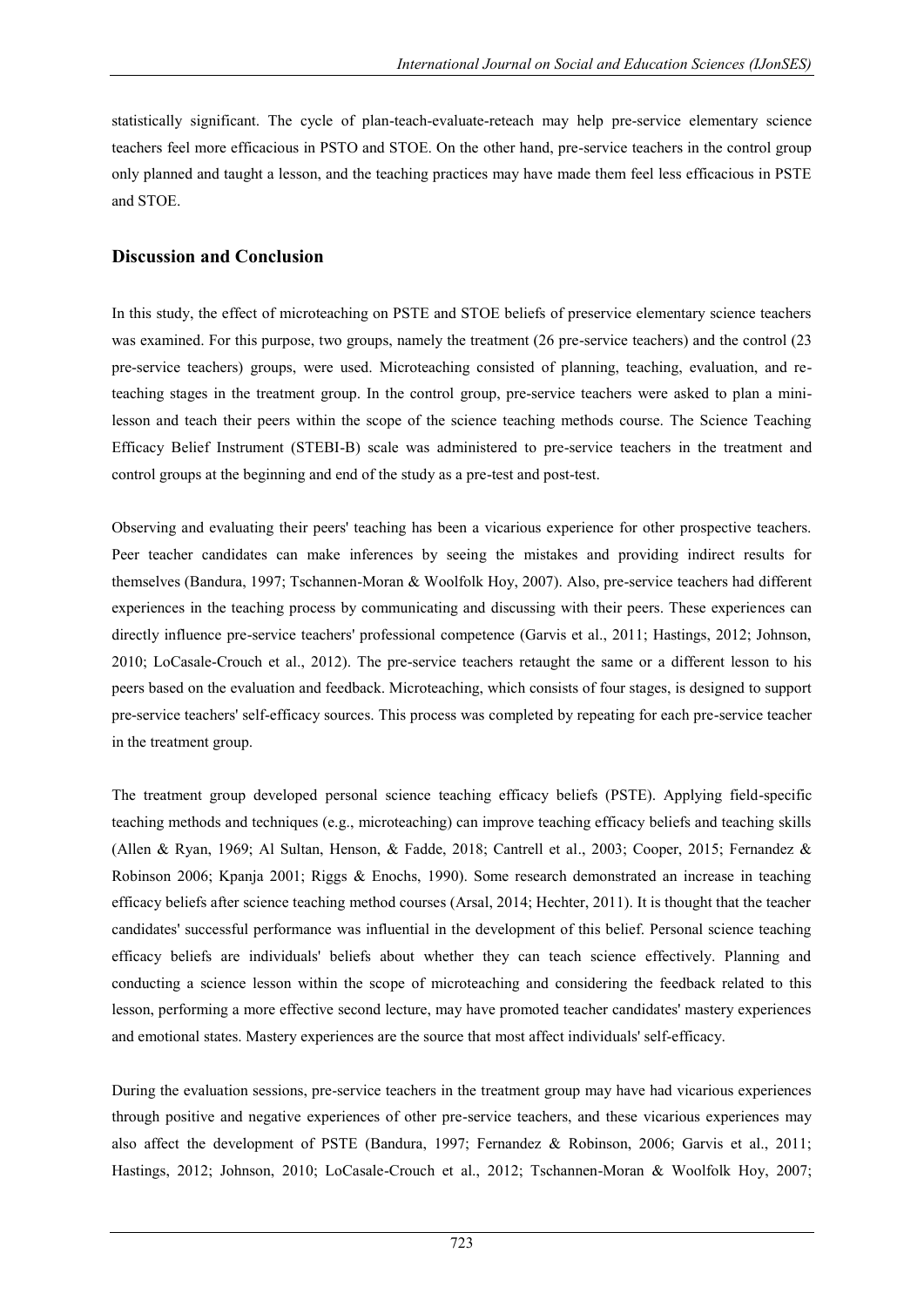Wingfield et al., 2000). During the evaluation sessions, pre-service teachers' awareness of the nature of teaching may have increased. Other friends appreciated the positive qualities of the microteacher. The suggestions on overcoming the problems experienced in the teaching may also have been useful in enhancing pre-service teachers' PSTE. Wingfield and her colleagues (2000) argue that pre-service teachers' competence may increase with teacher preparation program lecturers' and mentor teachers' feedback. In a study conducted by Fernandez and Robinson (2006), in which 74 pre-service teachers participated in microteaching, pre-service teachers found it beneficial to work in the same group with their peers and share their ideas process of evaluating the lectures. In another study conducted by D'Alessio (2018), pre-service teachers' efficacy beliefs seemed to be affected more by their peers' evaluation and feedback rather than their self-evaluation. This result shows that verbal and social persuasion may be as effective as performance success.

It is worthwhile not to ignore the physiological and emotional states of the pre-service teachers. The pre-service teachers' mastery or vicarious experiences in the micro-teaching motivated them and developed their personal science teaching efficacy. This result may have positively affected the emotional states of pre-service teachers regarding the teaching process. Especially, teaching the second mini-lesson may have helped pre-service teachers feel more confident as they could strengthen their lessons' efficacy with the help of feedback. Because while negative thoughts about performing an action reduce the likelihood of the behavior's occurrence, more comfortable individuals tend to achieve more successful results (Bandura, 1981; Cantrell et al., 2003).

The standard deviations of the treatment group in PSTE scores in the post-test also decreased (SD<sub>Pre-test</sub>  $= 1.034$ ;  $SD<sub>Post-test</sub> = 0.440$ . This result shows that the pre-service teachers' PSTE scores gathered around the average. It can be said that pre-service teachers with different PSTE scores before micro-teaching had higher and closer scores after the microteaching. In the study conducted by D'Alessio (2018), it was stated that pre-service teachers with low pre-test scores had higher score increases after their teaching experience. With this result, we can imply that micro-teaching is useful and, at the same time, indirectly, benefits teachers with a range of initial efficacy beliefs.

On the other hand, the STOE mean scores of pre-service teachers in both groups did not change during the study. Due to the nature of microteaching and research, the absence of real students in the classroom may be the reason why there is no change in STOE mean scores. In the study conducted by Wingfield and her colleagues (2000), pre-service teachers dealt with real teaching experiences in the classroom. They were supported continuously throughout the year. However, similarly to the results of this study, science teaching outcome expectations did not change.

Similarly, the result that STOE did not change easily was found in much research (Bleicher, 2004; Palmer, 2002). There is a reliability issue with this subscale. Bleicher (2004) modified two items in the STOE, and D'Alessio (2018) used these modified items in his study. He found that one of these items had an internal correlation below 0,30. Additionally, McDonnough and Matkins (2010) highlighted that the items of STOE were written in third-person, while the items of PSTE were written in first-person. They reported that Guskey and Passaro (1994) determined that the second factor is related to perceptions outside the classroom (p.16).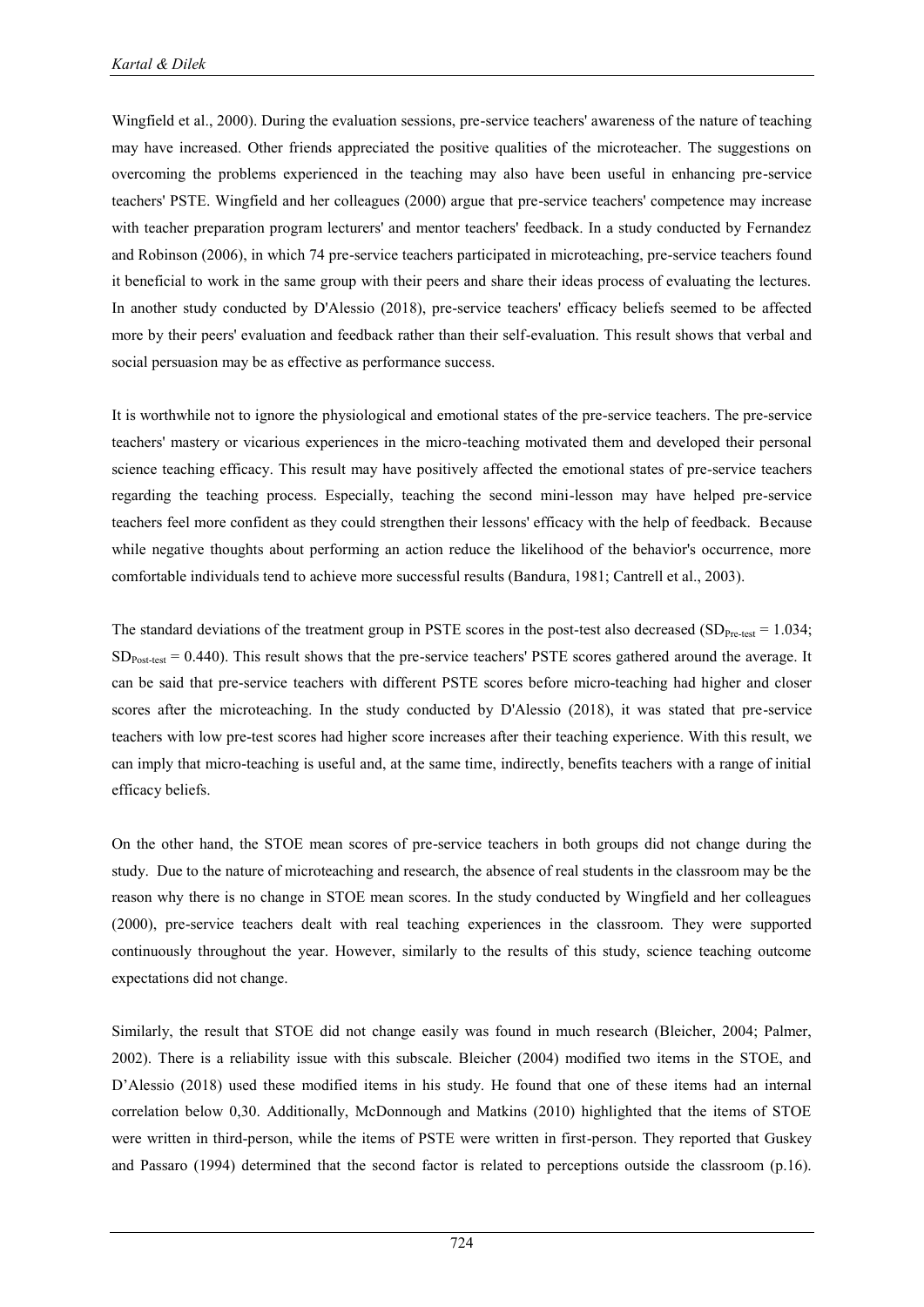McDonnough and Matkins (2010) stated that this construct might be more connected to the external locus of control than self-efficacy beliefs (p.16). This may be why microteaching that was designed to support efficacy sources did not seem to affect pre-service teachers' STOE beliefs.

Unlike the treatment group, the PSTE and STOE scores in the control group did not increase. In fact, both subscales showed a large but statistically insignificant decrease. It is possible that there was no growth because the evaluation session was not conducted for them. The lectures were not recorded with any audio or video. Therefore, the evaluation process regarding the lecture was limited. In the evaluation of pre-service teachers, the field notes taken by the lecturer and peers were utilized. Pre-service teachers may have been inadequate in expressing many positive or negative features of the microteacher for peer assessment. For this reason, prospective teachers may have had difficulties in deciding how effectively they would teach science. Pre-service teachers may have noticed in these first experiences that teaching was more complicated than they expected (Weinstein, 1988), and this shock may have decreased their self-efficacy scores. Considering the effect of receiving feedback about their performances and sharing ideas about their performances with peers on teacher efficacy (Rosenholtz, 1989), the decrease in self-efficacy beliefs would not be surprising.

When the factors in the STEBI-B are examined, it is seen that the difference between the mean scores in the personal science teaching self-efficacy (PSTE) and science teaching outcome expectation (STOE) is in favor of the treatment group. Considering that the groups' pre-test scores are equal, we can say that micro-teaching has a positive effect on the treatment group. In other words, the treatment group felt more competent than the control group in terms of effective science teaching and supporting student learning. This finding is in line with many studies (Arsal, 2014; Kartal, 2013; Mergler & Tangen, 2010). The feedback given to the treatment group (selfevaluation, peer evaluation, and expert evaluation) positively changed their competence perceptions (e.g., pedagogical and field knowledge). We can say that the treatment group believes that students will be better and more successful than ever with their teaching. Similarly, beliefs that they can increase the success in lowachieving students may have promoted their expectations for the outcome.

# **Recommendations**

This study examined the effect of microteaching on pre-service elementary science teachers" science teaching efficacy beliefs by assigning a control group. Considering the significant difference in pre-service teachers" PSTE and STOE beliefs in favor of the treatment group, we may imply that microteaching is a useful technique in developing science teaching efficacy beliefs. Pre-service teachers should be engaged with activities that make them reflect on their performances, artifacts, or lesson plans. It is important to note that the control group also taught lessons and received generic feedback from the course instructor and peers, but this experience was not beneficial enough to affect their self-efficacy beliefs. It was only after they had the opportunity to collaboratively evaluate a videotape with peers and reteach the lesson, that they became more confident in their teaching ability. Future research may investigate the effect of microteaching on other efficacy beliefs such as teacher efficacy, mathematics teaching self-efficacy, technology integration self-efficacy since microteaching has an impact on the sources of self-efficacy.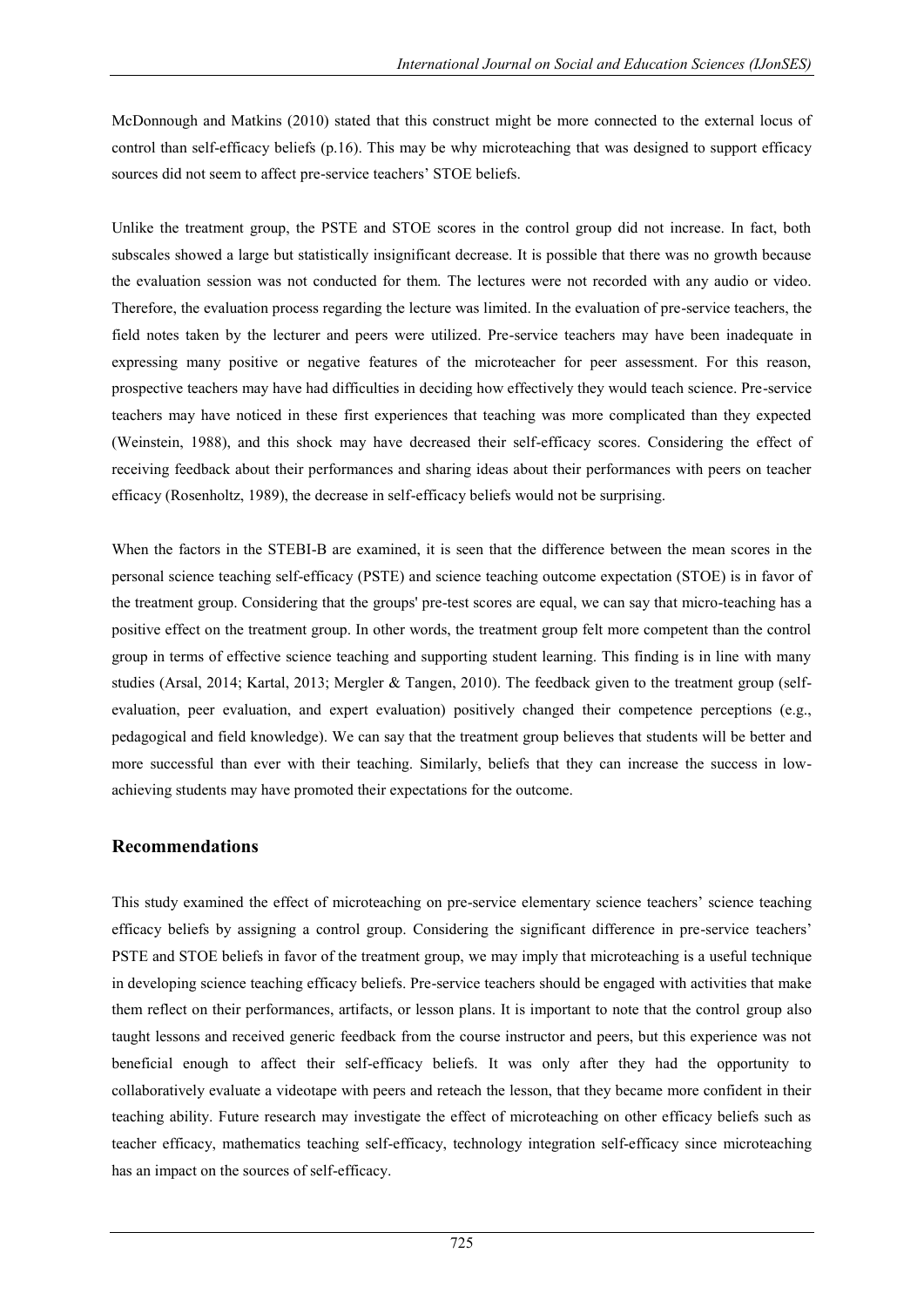# **References**

- Al Sultan, A., Henson Jr, H., & Fadde, P. J. (2018). Pre-service elementary teachers' scientific literacy and selfefficacy in teaching science. *IAFOR Journal of Education*, *6*(1), 25-41.
- Allen, D., & Ryan, K. (1969). *Microteaching. Reading.* Boston, MA: Addison-Wesley.
- Allinder, R. M. (1994). The Relationship between Efficacy and the Instructional Practices of Special Education Teachers and Consultants. *Teacher Education and Special Education, 17*, 86-95.
- Amobi, F. A. (2005). Preservice teachers' reflectivity on the sequence and consequences of teaching actions in a microteaching experience. *Teacher Education Quarterly*, *32*(1), 115-130.
- Appleton, K. (1995). Student teachers' confidence to teach science: Is more science knowledge necessary to improve self‐ confidence?. *International Journal of Science Education*, *17*(3), 357-369.
- Arsal, Z. (2014). Microteaching and pre-service teachers" sense of self-efficacy in teaching. *European Journal of Teacher Education*, *37*(4), 453-464.
- Ashton, P. (1984). Teacher efficacy: A motivational paradigm for effective teacher education. *Journal of teacher education*, *35*(5), 28-32.
- Ashton, P. T., & Webb, R. B. (1986). *Making a difference: Teachers' sense of efficacy and student achievement*. New York: Longman.
- Avery, L. M., & Meyer, D. Z. (2012). Teaching science as science is practiced: Opportunities and limits for enhancing preservice elementary teachers" self-efficacy for science and science teaching. *School Science and Mathematics, 112*(7), 395-409.
- Bandura, A. (1977). Self-efficacy: Toward a unifying theory of behavior change. *Psychological Review, 84*(2), 191-215.
- Bandura, A. (1981). Self-referent thought: A developmental analysis of self-efficacy. In J. H. Flavell & L. Ross (Eds.), *Social cognitive development frontiers and possible futures* (pp. 200-239). New York: Cambridge University Press.
- Bandura, A. (1982). Self-efficacy mechanism in human agency. *American Psychologist, 37*, 122-147.
- Bandura, A. (1986). *Social foundations of thought and action: a social cognitive theory.* Englewood Cliffs: Prentice-Hall, Inc.
- Bandura, A. (1997). *Self-Efficacy: The exercise of control.* New York: W. H. Freeman and Company.
- Bandura, A. (Ed.). (1995). *Self-efficacy in changing societies*. Cambridge, United Kingdom: Cambridge University Press.
- Bautista, N. U. (2011). Investigating the use of vicarious and mastery experiences in influencing early childhood education majors" self-efficacy beliefs. *Journal of Science Teacher Education*, *22*(4), 333-349.
- Beck, J., Czerniak, C. M. & Lumpe, A. T. (2000). An exploratory study of teachers' beliefs regarding the implementation of constructivism in their classroom. *Journal of Science Teacher Education, 11(4)*, 323- 343.
- Bergman, D. J., & Morphew, J. (2015). Effects of a science content course on elementary preservice teachers' self-efficacy of teaching science. *Journal of College Science Teaching*, *44*(3), 73-81.
- Bleicher, R. E. (2004). Revisiting the STEBI‐ B: Measuring self‐ efficacy in preservice elementary teachers. *School Science and Mathematics*, *104*(8), 383-391.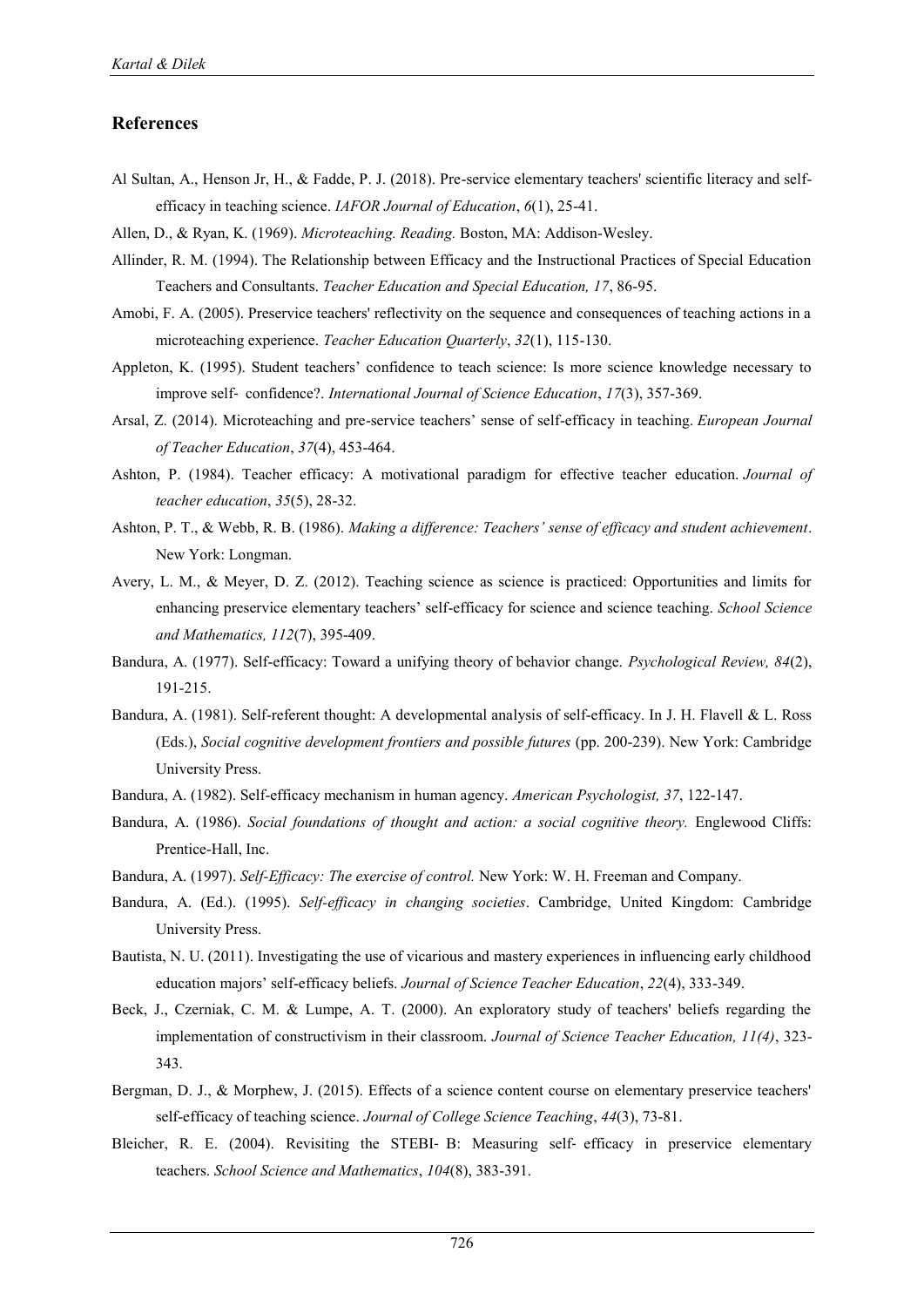- Brent, R., Wheatley, E., & Thomson, W. S. (1996). Videotaped microteaching: Bridging the gap from the university to the classroom. *The Teacher Educator*, *31*(3), 238-247.
- Bruce, C. D., Esmonde, I., Ross, J., Dookie, L., & Beatty, R. (2010). The effects of sustained classroomembedded teacher professional learning on teacher efficacy and related student achievement. *Teaching and Teacher Education: An International Journal of Research and Studies, 26*(8), 1598-1608.
- Bursal, M. (2012). Changes in American preservice elementary teachers" efficacy beliefs and anxieties during a science methods course. *Science Education International, 23*(1), 40-55.
- Cantrell, P., Young, S., & Moore, A. (2003). Factors affecting science teaching efficacy of preservice elementary teachers. *Journal of Science Teacher Education*, *14*(3), 177-192.
- Çapa, Y., Çakıroğlu, J., & Sarıkaya, H. (2005). The development and validation of a Turkish version of teachers" sense of efficacy scale. *Education and Science, 30*(137), 74-81.
- Carter, W., & Sottile, J. M. (2002). Changing the "ecosystem" of preservice math and science methods classes to enhance students" social, cognitive, and emotional development. Paper presented at the annual meeting of the Eastern Educational Research Association, Sarasota, FL.
- Clark, C. M., & Peterson, P. L. (1985). Teachers' thought processes. In M. C. Wittrock (Ed.), *Handbook of research on teaching* (pp. 255-296). New York: Macmillan.
- Cohen, J. (1977). *Statistical power analysis for the behavioral sciences* (Rev. Ed.). New York: Academic.
- Cooper, T. O. (2015). *Investigating the effects of cognitive apprenticeship-based instructional coaching on science teaching efficacy beliefs.* Doctoral dissertation. Retrieved from Florida International University.
- Czerniak, C. M. (1990, April). *A study of self-efficacy, anxiety, and science knowledge in pre-service elementary teachers*. Paper presented at the annual meeting of the National Association of Research in Science Teaching, Atlanta, GA.
- D'Alessio, M. A. (2018). The effect of microteaching on science teaching self-efficacy beliefs in preservice elementary teachers. *Journal of science teacher education*, *29*(6), 441-467.
- Darling-Hammond, L., Chung, R., & Frelow, F. (2002). Variation in teacher preparation: How well do different pathways prepare teachers to teach? *Journal of Teacher Education, 53*(4), 286-302.
- Deehan, J., Danaia, L., & McKinnon, D. H. (2017). A longitudinal investigation of the science teaching efficacy beliefs and science experiences of a cohort of preservice elementary teachers. *International Journal of Science Education*, *39*(18), 2548-2573.
- Deehan, J., McKinnon, D. H., & Danaia, L. (2019). A long-term investigation of the science teaching efficacy beliefs of multiple cohorts of preservice elementary teachers. *Journal of Science Teacher Education*, *30*(8), 923-945.
- Enochs, L. G., & Riggs, I. M. (1990). Further development of an elementary science teaching efficacy belief instrument: A preservice elementary scale. *School Science and Mathematics*, *90*(8), 694-706.
- Erawan, P. (2011). A path analysis for factors affecting pre-service teachers' teaching efficacy. *American Journal of Scientific Research,* 13,47-58.
- Fancera, S. F., & Bliss, J. R. (2011). Instructional leadership influence on collective teacher efficacy to improve school achievement. *Leadership and Policy in Schools, 10*(3), 349-370.
- Fernandez, M., & Robinson, M. (2006). Prospective teachers' perspectives on microteaching lesson study. *Education, 127*(2), 203-215.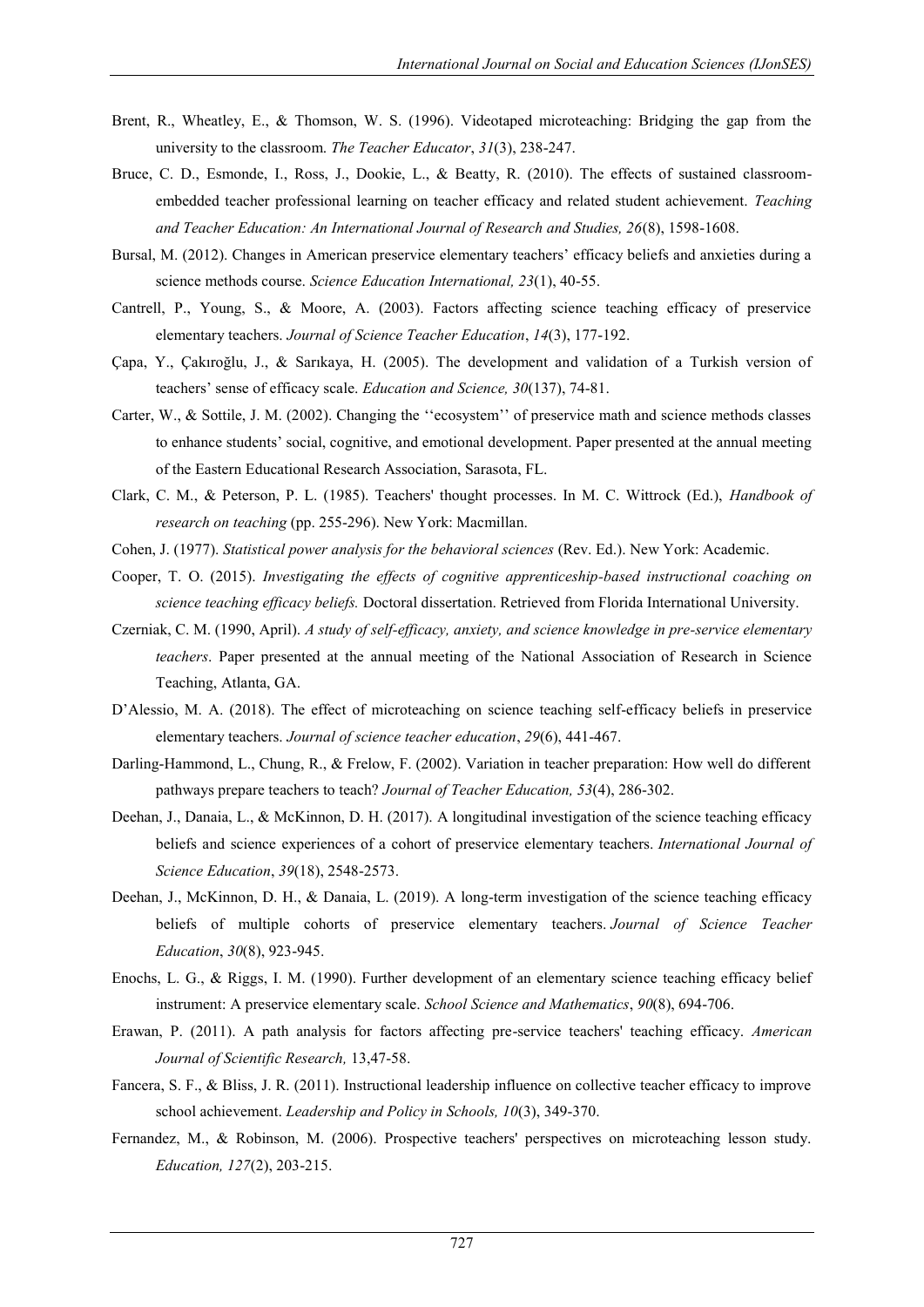- Field, A. (2009). *Discovering statistics using SPSS (and sex and drugs and rock 'n' roll) (3<sup>rd</sup> Ed.). Los Angeles,* CA: SAGE Publication.
- Flores, I. M. (2015). Developing Preservice Teachers' Self-Efficacy through Field-Based Science Teaching Practice with Elementary Students. *Research in Higher Education Journal*, *27*, 1-19.
- Ford, M. E. (1992). *Motivating humans: Goals, emotions, and personal agency beliefs*. Newbury Park, CA: Sage.
- Fraenkel, J. R., Wallen, N. E., & Hyun, H. H. (2011). *Validity and reliability, how to design and evaluate research in science education* (8<sup>th</sup> Ed.). Mc Graw–Hill Companies.
- Gall, M.D., Dell, H., Dunning, B., & Galassi, J. (1971, February). *Improving teachers' mathematics tutoring skills through microteaching: a comparison of videotape and audiotape feedback.* Paper presented at the annual meeting of the American Educational Research Association, New York.
- Garvis, S., Twigg, D., & Pendergast, D. (2011). Breaking the negative cycle: The formation of self-efficacy beliefs in the arts. A focus on professional experience in pre-service teacher education. *Australasian Journal of Early Childhood, 36*(2), 36-41.
- Gibson, S., & Dembo, M. H. (1984). Teacher efficacy: A construct validation. *Journal of Educational Psychology*, *76*, 569-582.
- Ginns, I. S., & Watters, J. J. (1990). *A longitudinal study of preservice elementary teachers' personal and science teaching efficacy* (Reports–Research/Technical ED 404 127).
- Gurvitch, R., & Metzler, M. W. (2009). The effects of laboratory-based and field-based practicum experience on pre-service teachers' self-efficacy. *Teaching and Teacher Education*, *25*(3), 437-443.
- Guskey, T. R., & Passaro, P. D. (1994). Teacher efficacy: A study of construct dimensions. *American educational research journal*, *31*(3), 627-643.
- Haney, J. J., Czerniak, C.M., & Lumpe, A.T. (1996). Teacher beliefs and intentions regarding the implementation of science education reform strands. *Journal of Research in Science Teaching, 33*(9), 971-993.
- Hastings, P. (2012). Early career teachers" self-efficacy for balanced reading instruction. *Australian Journal of Teacher Education, 37*(6), 55-72.
- Hawkey, K. (1995). Learning from peers: The experience of student teachers in school-based teacher education. *Journal of Teacher Education*, *46*(3), 175-183.
- Hechter, R. P. (2011). Changes in preservice elementary teachers' personal science teaching efficacy and science teaching outcome expectancies: The influence of context. *Journal of Science Teacher Education*, *22*(2), 187-202.
- Helms-Lorenz, M., Slof, B., Vermue, C. E., & Canrinus, E. T. (2012). Beginning teachers' self efficacy and stress and the supposed effects of induction arrangements. *Educational Studies, 38*(2), 189-207.
- Huinker, D., & Madison, S. K. (1997). Preparing efficacious elementary teachers in science and mathematics: The influence of methods courses. *Journal of Science Teacher Education*, *8(2)*, 107-126.
- Johnson, D. (2010). Learning to teach: The influence of a university-school partnership project on pre-service elementary teachers" efficacy for literacy instruction. *Reading Horizons, 50*(1), 23-48.
- Kartal, B. (2020). Pre-service science and mathematics teachers" teaching efficacy beliefs and attitudes toward teaching: A partial correlation research. *Australian Journal of Teacher Education, 45*(9), 42-61.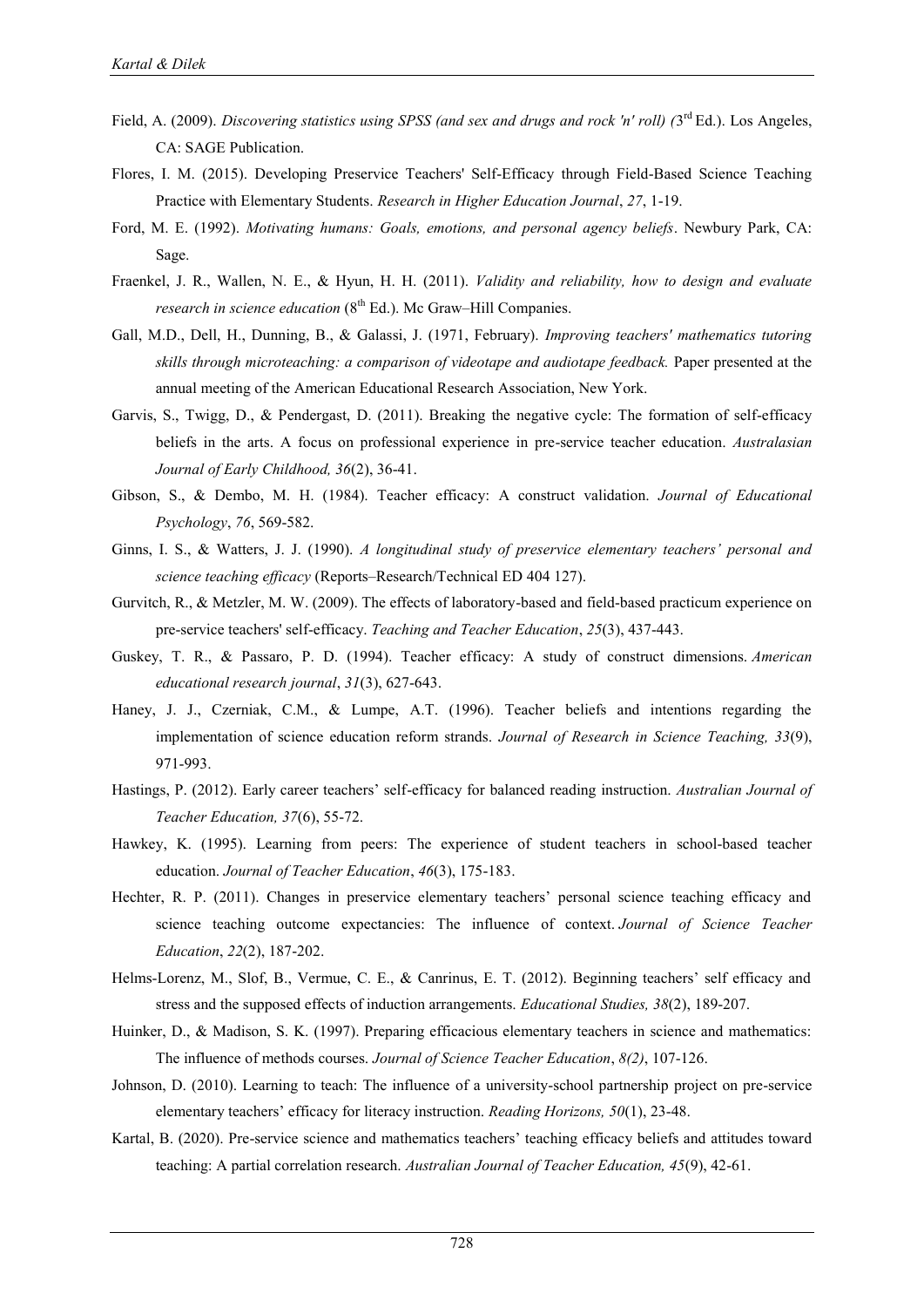- Kartal, B., & Çinar, C. (2018). Examining pre-service mathematics teachers' beliefs of TPACK during a method course and field experience. *Malaysian Online Journal of Educational Technology*, *6*(3), 11-37.
- Kartal, T. (2013). *Mikro öğretimin fen bilgisi öğretmen adaylarının ısı ve sıcaklık konusundaki pedagojik alan bilgilerinin gelişimine etkisi.* Yayımlanmamış Doktora Tezi. Gazi Üniversitesi, Eğitim Bilimleri Enstitüsü, Ankara.
- Kartal, T., Kartal, B., & Uluay, G. (2016). Technological pedagogical content knowledge self-assessment scale (TPACK-SAS) for pre-service teachers: Development, validity and reliability. *International Journal of Eurasia Social Sciences, 7*(23), 1-36.
- Kartal, T., Öztürk, N., & Ekici, G. (2012). Developing pedagogical content knowledge in preservice science teachers through microteaching lesson study. *Procedia-Social and Behavioral Sciences, 46*, 2753-2758.
- Kartal, T., Yamak, H., & Kavak, N. (2017). Fen bilgisi öğretmen adaylarının mesleki tutumlarının gelişiminde mikro öğretimin etkisi. *Uludağ Üniversitesi Eğitim Fakültesi Dergisi, 30*(2), 881-907.
- Koh, J. H. L., Chai, C. S., & Tsai, C. C. (2010). Examining the technological pedagogical content knowledge of Singapore pre‐ service teachers with a large‐ scale survey. *Journal of Computer Assisted Learning*, *26*(6), 563-573.
- Kpanja, E. (2001). A study of the effects of video tape recording in microteaching training. *British Journal of Educational Technology*, *32*(4), 483-486.
- Leavy, P. (2017). *Research design: Quantitative, qualitative, mixed methods, arts-based, and community-based participatory research approaches*. Guilford Publications.
- LoCasale-Crouch, J., Davis, E., Wiens, P., & Pianta, R. (2012). The role of the mentor in supporting new teachers: Associations with self-efficacy, reflection, and quality. *Mentoring & Tutoring: Partnership in Learning, 20*(3), 303-323.
- Long, C. S., Harrell, P. E., Pope, E., & Subramaniam, K. (2019). Using microteaching to improve preservice elementary teachers" physical science content knowledge. *The Electronic Journal for Research in Science & Mathematics Education*, *23*(4), 16-31.
- Lumpe, A., Czerniak, C., Haney, J., & Beltyukova, S. (2012). Beliefs about teaching science: The relationship between elementary teachers" participation in professional development and student achievement. *International Journal of Science Education, 34*(2), 153-166.
- McDonnough, J. T., & Matkins, J. J. (2010). The role of field experience in elementary preservice teachers' self‐ efficacy and ability to connect research to practice. *School Science and Mathematics*, *110*(1), 13-23.
- Mergler, A. G., & Tangen, D. (2010). Using microteaching to enhance teacher efficacy in pre-service teachers. *Teaching Education*, *21*(2), 199-210.
- Mulholland, J., & Wallace, J. (1996). Breaking the cycle: Preparing elementary teachers to teach science. *Journal of Elementary Science Education*, *8*(1), 17-38.
- Mulholland, J., & Wallace, J. (2000). Beginning primary science teaching: Entryways to different worlds. *Research in Science Education*, *30*(2), 151-171.
- Nespor, J. (1987). The role of beliefs in the practice of teaching. *Journal of Curriculum Studies, 19*(4), 317-328.
- Pajares, M. F. (1992). Teachers' beliefs and educational research: Cleaning up a messy construct. *Review of Educational Research, 62(3)*, 307-332.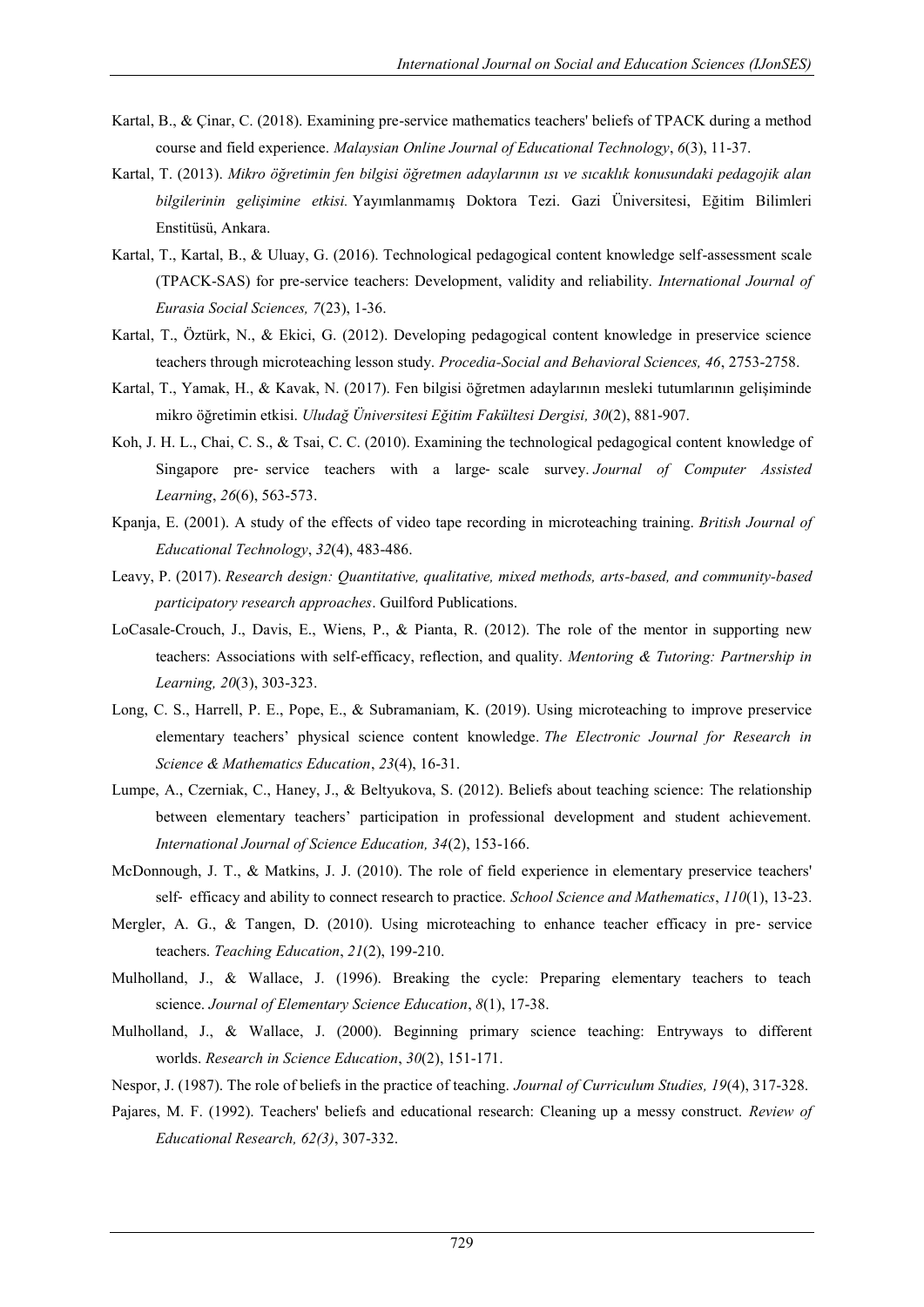- Pajares, M. F. (1997). Current Directions in Self-Efficacy Research. In M. L. Maehr & P. R. Pintrich (Eds.), *Advances in motivation and achievement*, 10, 1-49. Greenwich, CT: JAI Press.
- Palmer, D. H. (2002). Factors contributing to attitude exchange amongst preservice elementary teachers. *Science Education*, *86*(1), 122-138.
- Pintrich, P. (1990). Motivational and self-regulated learning components of classroom academic performance. *Journal of Educational Psychology, 82*(1), 33-40.
- Pintrich, P. R., & Schunk, D. H. (2002). *Motivation in education: Theory, research, and applications.* Columbus, OH: Merrill.
- Pintrich, P. R., Marx, R. W., & Boyle, R. A. (1993). Beyond cold conceptual change: The role of motivational beliefs and classroom contextual factors in the process of conceptual change. *Review of Educational research*, *63*(2), 167-199.
- Posnanski, T. J. (2007). A redesigned Geoscience content course"s impact on science teaching self-efficacy beliefs. *Journal of Geoscience Education, 55(2), 152-157.*
- Pringle, R. M., Dawson, K., & Adams, T. (2003). Technology, science and preservice teachers: Creating a culture of technology-savvy elementary teachers. *Action in Teacher Education*, *24*(4), 46-52.
- Ramey-Gassert, L., & Shroyer, M. G. (1992). Enhancing science teaching self-efficacy in pre-service elementary teachers. *Journal of Elementary Science Education, 4*(1), 26-34.
- Richardson, V. (1996). The role of attitudes and beliefs in learning to teach. In: J. Sikula (Ed.), *Handbook of research on teacher education* (pp.102 – 119). New York: Macmillan.
- Riggs, I. M., & Enochs, L. (1990). Toward the development of an elementary teachers' science teaching efficacy belief instrument. *Science Education, 74*, 625-638.
- Riggs, I., & Jesunathadas, J. (1993, April). *Preparing elementary teachers for effective science teaching in diverse settings.* Paper presented at the National Association for Research in Science Teaching, Atlanta.

Rosenholtz, S. J. (1989). *Teachers' workplace: The social organization of schools.* New York: Longman.

- Sandholtz, J. H., & Ringstaff, C. (2014). Inspiring instructional change in elementary school science: The relationship between enhanced self-efficacy and teacher practices. *Journal of Science Teacher Education, 25*(6), 729–751.
- Scharmann, L. C., & Hampton, C. M. O. (1995). Cooperative learning and preservice elementary teacher science self-efficacy. *Journal of Science Teacher Education*, *6(3)*, 125-133.
- Senler, B. (2016). Pre-service science teachers' self-efficacy: The role of attitude, anxiety and locus of control. *Australian Journal of Education*, *60*(1), 26-41.
- Shidler, L. (2009). The impact of time spent coaching for teacher efficacy on student achievement. *Early Childhood Education Journal, 36*(5), 453-460.
- Stein, M. K. & Wang, M. C. (1988). Teacher development and school improvement: the process of teacher change. *Teaching & Teacher Education, 4*, 171-187.
- Tabachnick, B. G., & Fidell, L. S. (2013). *Using Multivariate Statistics* (6<sup>th</sup> Ed.). New York: Pearson Education.
- Tekkaya, C., Cakiroglu, J., & Ozkan, O. (2004). Turkish pre-service science teachers' understanding of science and their confidence in teaching it. *Journal of Education for Teaching*, *30*(1), 57-68.